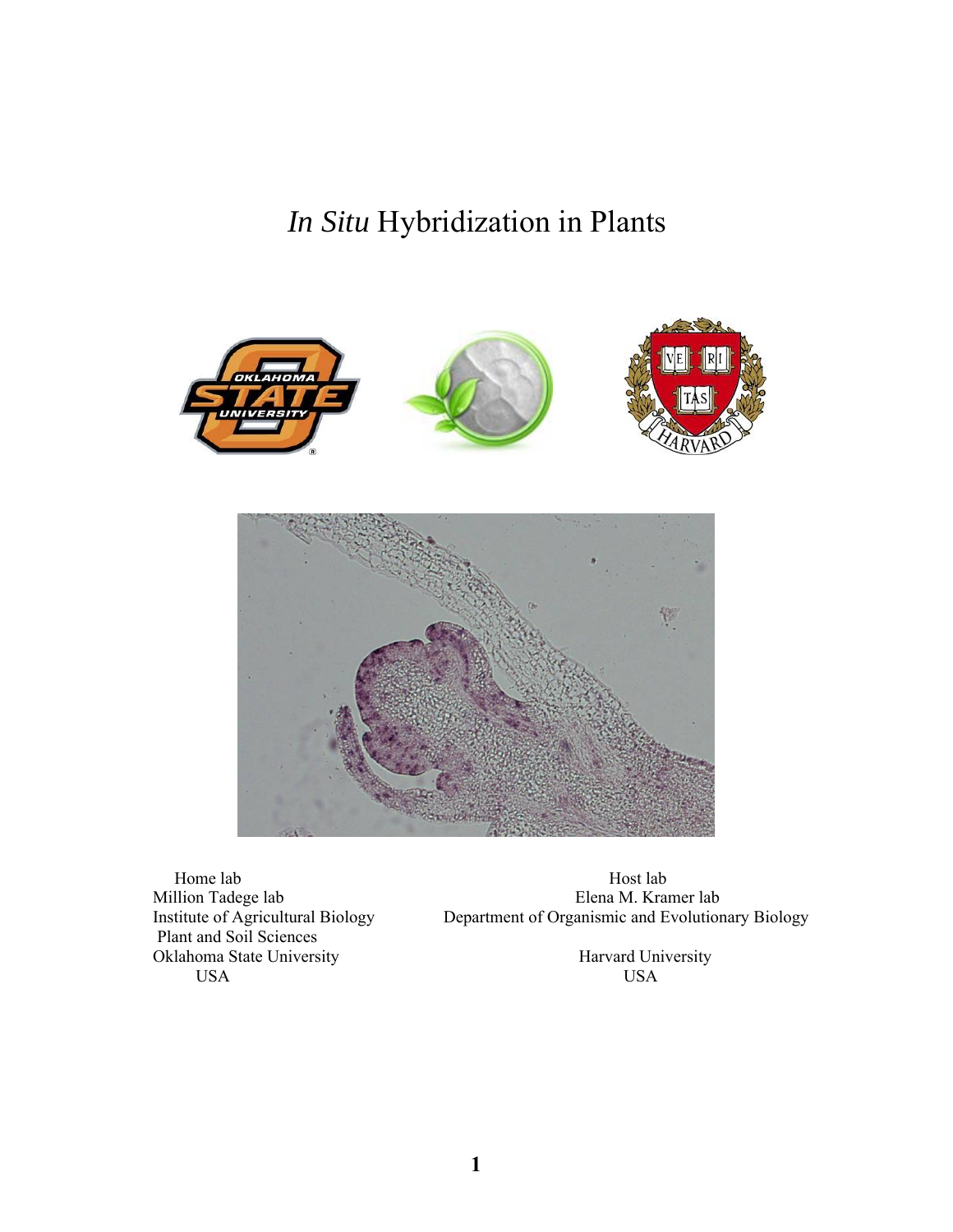# Contents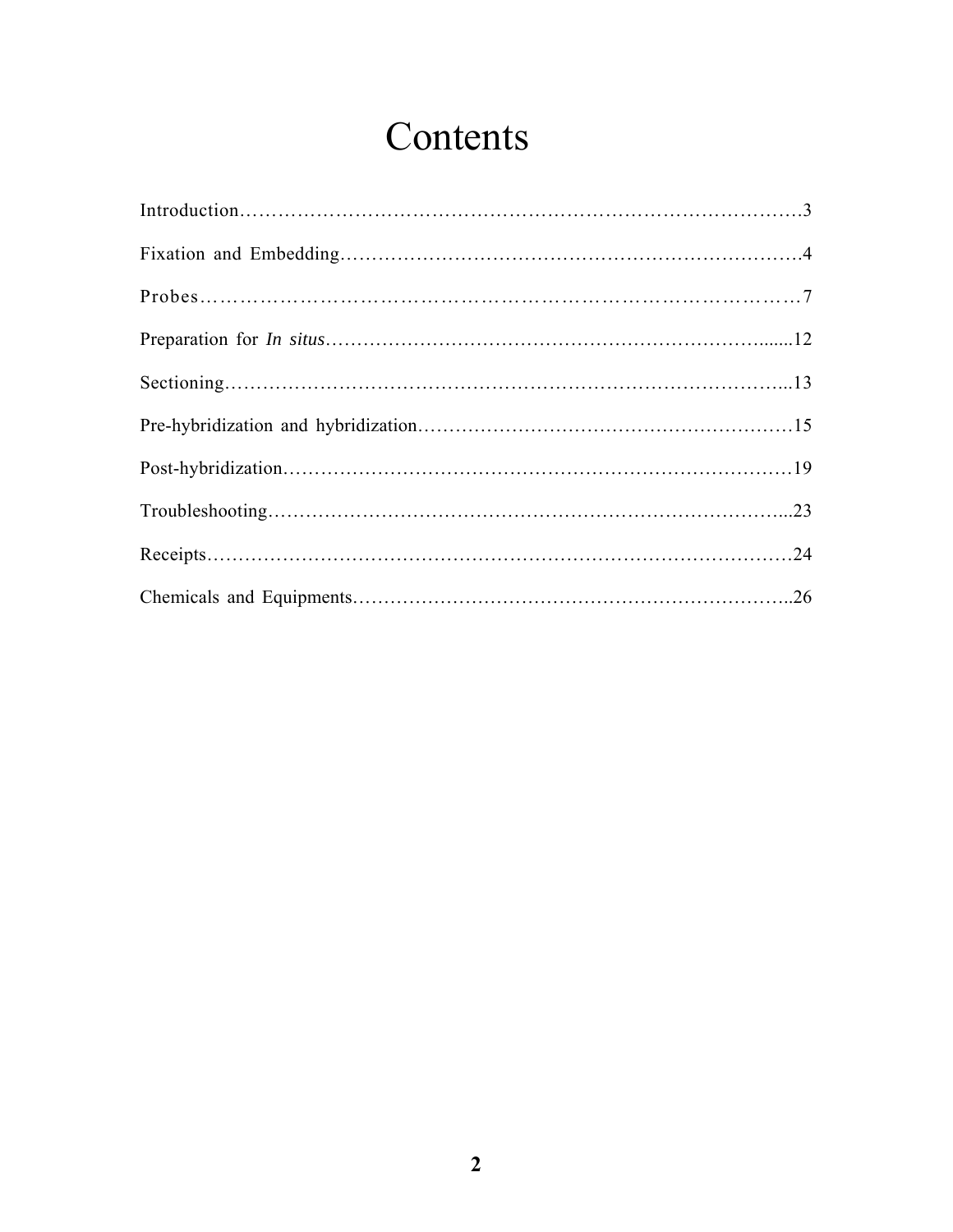Name: Fei Zhang Name of host lab: Elena M. Kramer lab in Harvard University Dates of visit: Oct.  $8<sup>th</sup>$ , 2013 to Nov.  $8<sup>th</sup>$ , 2013 Title of protocol RNA *In situ* hybridization (ISH) in Aquilegia

Rationale and Background:

RNA in situ hybridization is the best available method to localize RNAs (mRNAs, IncRNAs and miRNAs) within tissue sections and whole mounts (1). RNA ISH is a type of hybridization that uses labeled complementary RNA strand (Probe) to localize a specific RNA sequence in a portion or section of tissue (in situ) or in the entire tissue (plant seeds, whole mount ISH).The probe can be labeled by radioactive or nonradioactive method. The radioactive probe is very sensitive and doesn't require the immunological enzyme reaction after hybridization. However, it requires restricted protection, has limited time to observe the signals and also may be not available for some labs. In contrast, the non-radioactive ISH is generally preferable because of the great improvement of sensitivity, easy to handle, and the results can be visualized for much longer time. This protocol will ONLY describe the nonradioactive ISH in plant materials. For those who are interested in radioactive ISH can refer to ref. 2 and ref.3.

The non radioactive RNA ISH is can be mainly divided into two parts: First, it's like Northern blot, the antisense probe gets into the tissues and pairs with the mRNA transcripts which stay in the fixed cells. Secondly, a Western blot procedure to detect the digoxigenin which associated only to the probes. Thus, for the first step, it's crucial that the materials are Rnase free, especially the hybridization buffer, which will be used for overnight incubation with probes and sections of tissues. For the second step, because the RNA-RNA double strand is very stable, the Rnase A can not destroy it, but the reaction is mostly immunohistochemistry, it's important to keep the materials CLEAN (autoclaved water and buffer). References:

- **1.** Kramer, E.M. (2005). Methods for studying the evolution of plant reproductive structures: Comparative gene expression techniques. In Molecular Evolution: Producing the Biochemical Data, E.A. Zimmer and E.H. Roalson, eds (San Diego, CA: Elsevier Academic Press), pp. 617–635.
- **2.** Jackson, D. (1991). In situ hybridisation in plants. In ''Molecular Plant Pathology: A Practical Approach'' (D. J. Bowles, S. J. Gurr, and P. McPherson, eds.). Oxford University Press,Oxford.
- **3.** Weigel, D., and Glazebrook, J. (2002). ''Arabidopsis: A Laboratory Manual.'' Cold Spring Harbor Press, Cold Spring Harbor, NY.
- **4.** Some useful links:

Meyerowitz lab: http://www.its.caltech.edu/~plantlab/protocols/insitu.pdf

Langdale lab:

http://www.plants.ox.ac.uk/langdalelab/protocols/histology/in\_site\_hyb\_general.pdf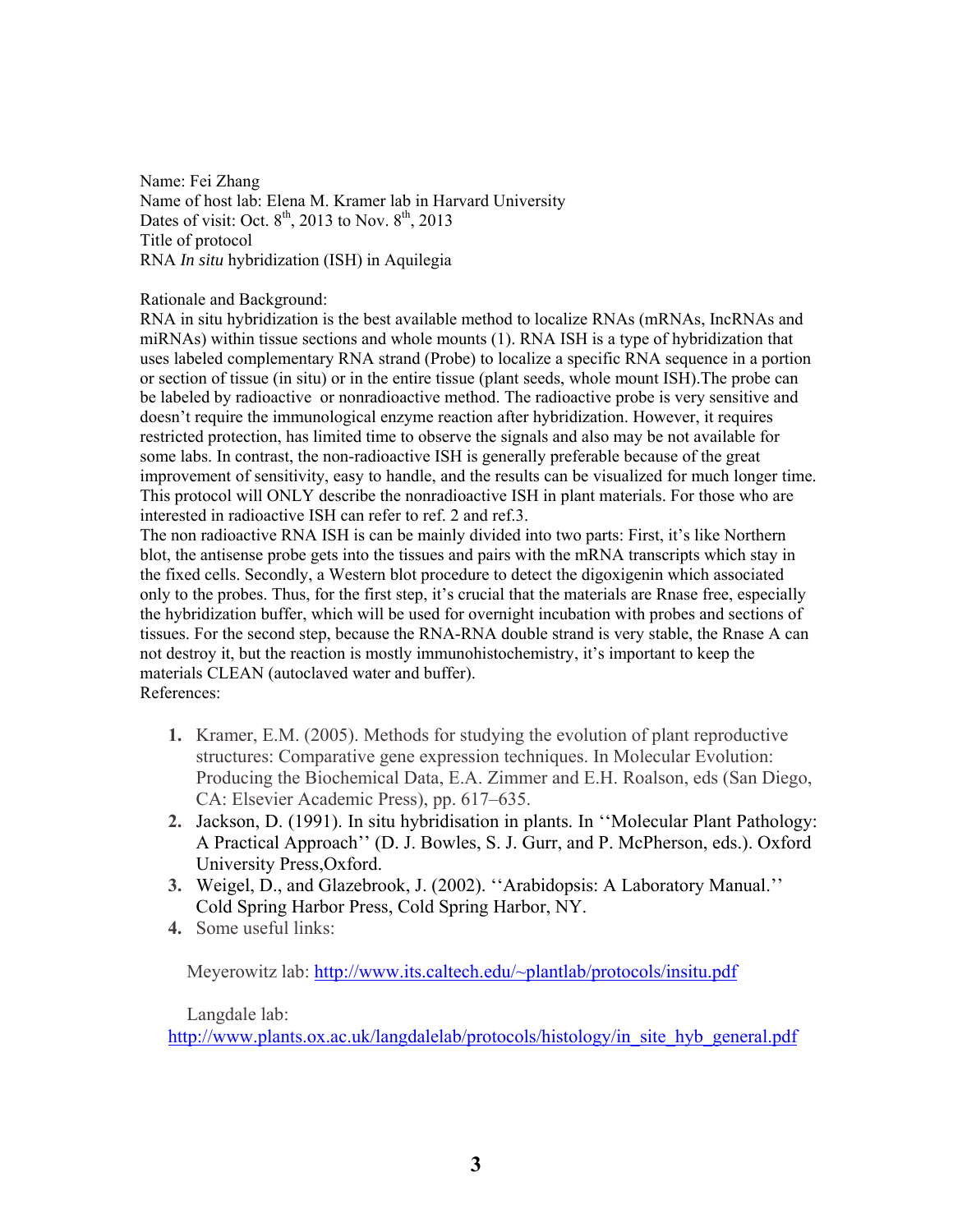In the following parts, I will describe the protocols I learned from the Kramer lab step by step. Some figures about critical steps will be shown.

## **1. FIXATION AND EMBEDDING OF TISSUE (total 6-7 days) FAA (50 mL) =25 ml 100% EtOH + 5 mL Formalin (<a year old) + 2.5 mL AcOH +17.5**

- **mL** 
	- 1. Make appropriate volume of FAA under hood in falcon tubes (can use the volume markers on the falcon tube to measure. **Keep on ice for entire procedure**.
	- 2. Pour off some the FAA into a spare falcon tube and keep it on ice.
	- 3. Put plant material in FAA in falcon tubes. The smaller the plant material, the better, try the best to remove excess plant tissues. Try to get the plant material into the FAA as soon as possible. Record tube number and contents on worksheet.
	- 4. Take off lid of falcon tube, cover lid of tube with parafilm and poke some holes into it. Place falcon tubes into ice and put both tubes and ice into a desiccator.
	- 5. Vacuum infiltrate the tissue. Watch plant material for "boiling" of FAA. If plant material starts to boil and get out of the fixative: turn off the pump and the bell jar will stay under vacuum (if necessary knock plant material back into FAA). Depending on plant material, vacuum for approximately 15-30 minutes.

**Record total amount of time on worksheet.** 

- 6. After vacuum infiltration, cover plant material completely using spare FAA.
- 7. Place Falcon tubes on the shaker in the 4 oC cold room (**O/N**, typically 4-12 h of incubation, **never more than 16 h total**).
- 8. **Dehydration** Dehydrate the samples through the following ethanol series at **4** °Cwith agitation for 90-120 min (time depending on size of plant material) each: 50% ethanol-70% ethanol-85% ethanol-95% ethanol-100%ethanol. Renew 100% EtOH and **leave O/N** at cold room.

Note: **Don't let any plant material be exposed to air if at all possible. For each change, decant off as much EtOH as possible and then add new concentration of EtOH. Or, the EtOH can be pipetted off to reduce the exposure of plant material to air. Repeat this change of EtOH for 2-5 times until you feel confident that there has been a complete change over.**

9. After overnight incubation in 100% EtOH **(note all EtOH concentrations are 100%)** 1 hour 100% EtOH at RT

2 hours 50% EtOH:50% Citrisolv (Fisher Scientific 22-143-975) 2 hours 100% Citrisolv

**Note: Keep these in the same falcon tube, typically 50 mL and use the volume indicators for rough measurements. It is very important for all the dehydrating material to be removed from the tissue of the tissue will not be infiltrated.** 

- 10. **Infiltration** After 2 hours in Citrisolve, change to fresh Citrosolv and move plant material to a a small glass beaker (there are spare extra beakers in the oven  $(60 °C)$ , just be sure to rinse out with fresh Citrosolv). Add enough to cover plant material and try to keep at roughly the same volume that was used in falcon tubes.
- 11. Add " Tissue-Prep" paraplast chips so that the ratio of Citrisolv to Chips is 50:50.
- 12. Place in Oven (60 °C**)**
- 13. Make sure that there is enough melted paraplast in the metal pitchers in the oven (Keep four pitchers with melted paraplast)
- 14. For the next two-four days, make 2-3 changes of paraplast. With dense tissue or organs that tend to retain air bubbles (such as spurs), vacuum infiltration of the molten Paraplast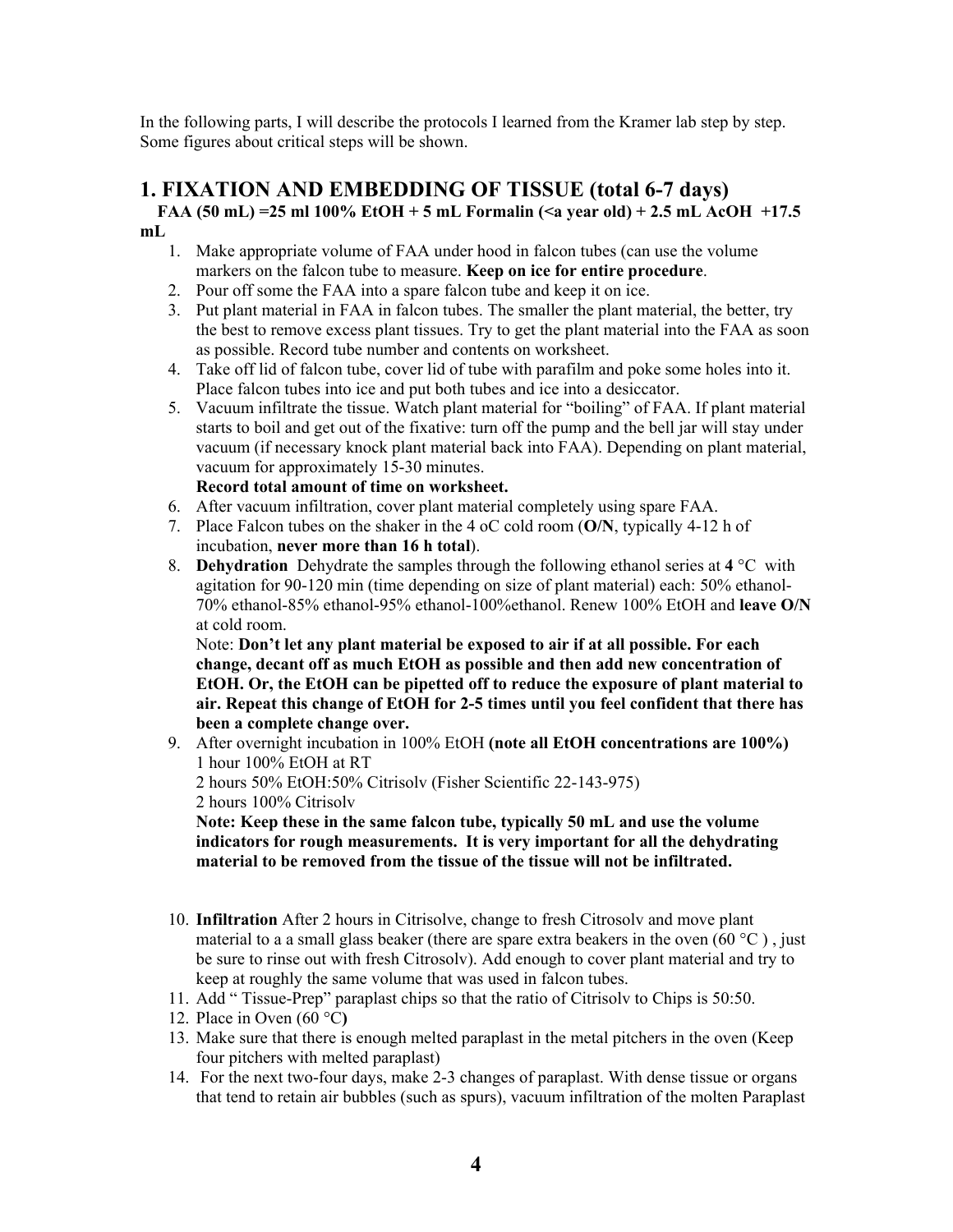may be necessary. This can be accomplished using a vacuum oven set to 60 , applying moderate vacuum for 30–60 min.

- 15. **Embedding** A couple of hours before starting, check: a) Start heating the forceps that are in the warmer. b) Make sure there is sufficient melted paraffin in metal pitchers (4 pichers in 60 °Coven)
- 16. One hour before a) Turn on a hot plate at the lowest setting b) get out flat plastic containers and put in 1 L water c) Cut out molds, label them and place on a slide warmer. d) Turn on the warmer.
- 17. Start embedding (**It's very important to keep the melted paraffin hot, as soon as you start to see small bubbles you need to rotate pitchers**).
- 18. Place a pitcher and a beaker on the hot plate
- 19. Fill mold with molten paraffin-keeping it on a warmer.
- 20. Put in plant material in correct orientation. Can use the warmed forceps for orientation and also can place the mold in the water, which will start to solidify the paraplast and helped to keep plant material in the proper orientation.
- 21. Place mold in water to cool.
- 22. Record on spread sheet any notes.
- 23. Let blocks cool overnight and then put in Ziploc bag and place in the 4°Ccold room.





Shaker in the cold room Oven (60**℃ with beakers and pitchers)**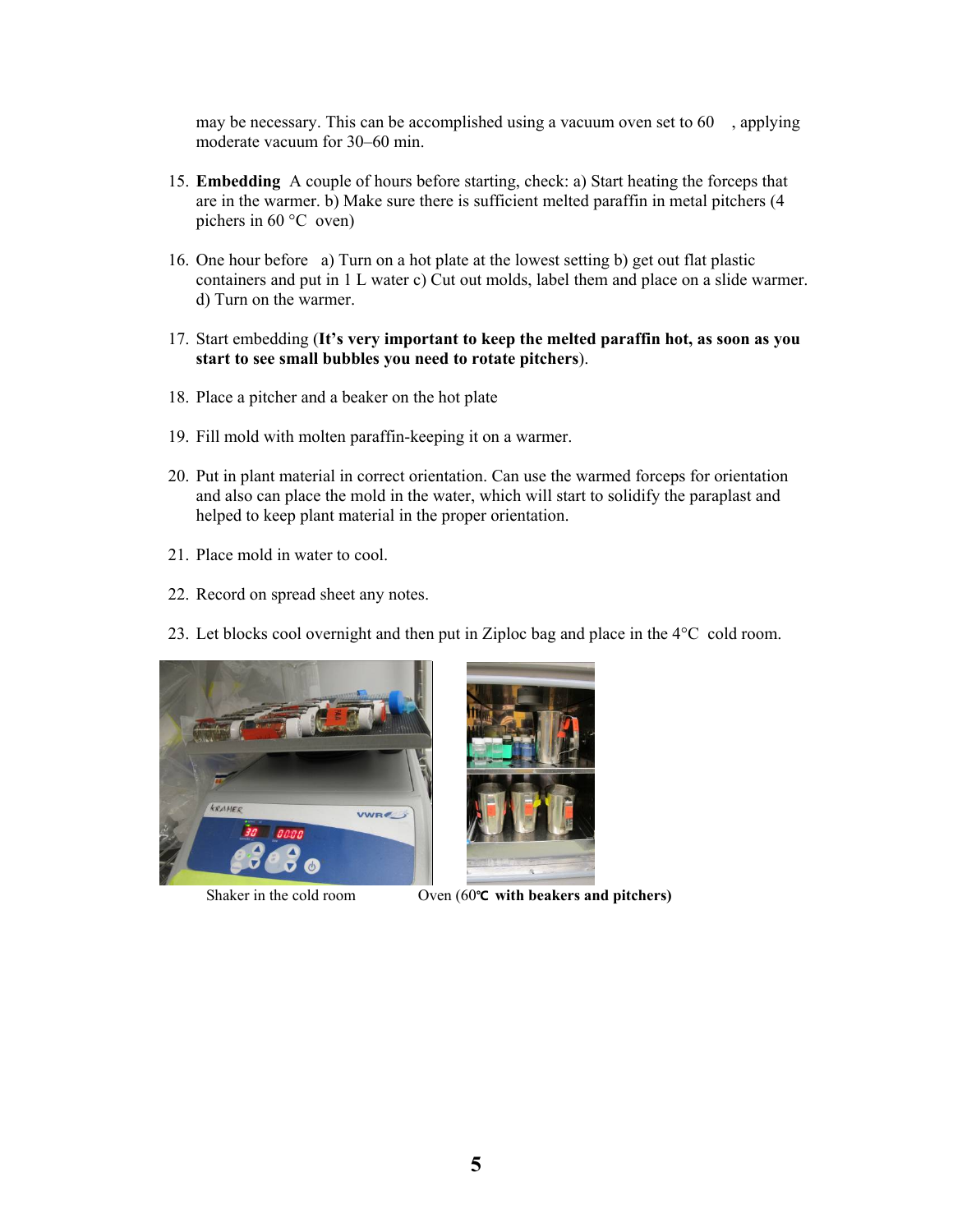

Warmer and hot plate for Embedding. See forceps are inserted into the place which will be heated when turn on.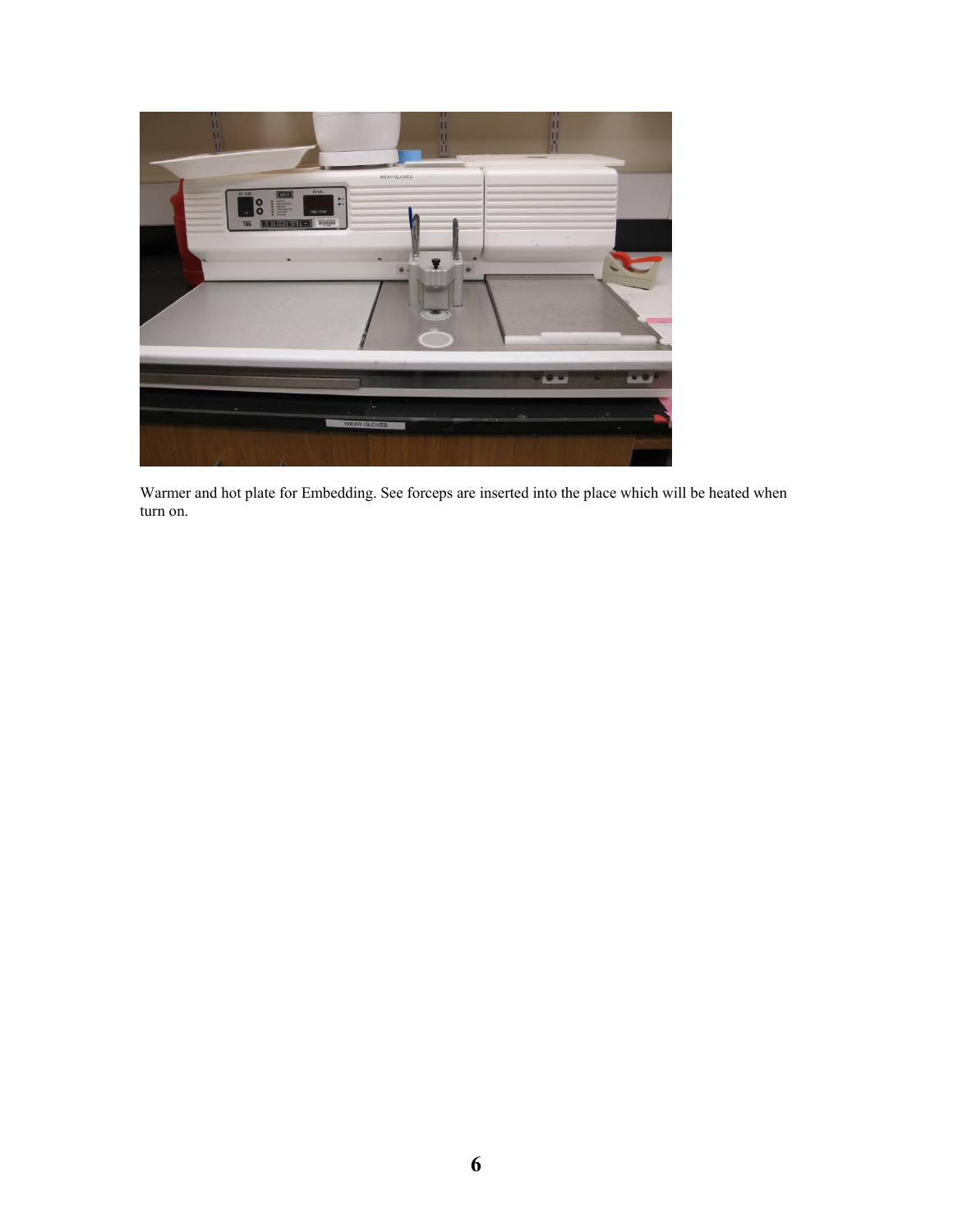#### **2. MAKING PROBES (AROUND ONE WEEK):**

- A. Pick clones and prep plasmids:
	- 1. Pick clone from gene/region of interest: Make sure that it is not a 'funny clone' with odd sequences, has long 3'UTR, and preferably does not have *Not* I or *Spe* I internal digest sites.
	- 2. *Eco*R I digest the clone, make sure it's the right size insert, then gel extract insert using min-elute (Qiagen)
	- 3. PCR using insert fragment diluted 1:20 as a template
	- 4. Clone PCR product using TOPO
	- 5. Screen colonies to determining orientation of inserts
		- a. Goal two colonies such that transcription from T7 promoter off one clone will generate sense and transcription off another generate antisense (alternatively, can use one clone and do transcription with T7 and T3).
		- b. Screen with m13f-m13r to see if have right insert
		- c. Screen with m13f and original forward primer to determine orientation of clone
	- 6. Pick one/two clones and grow 3 mL cultures for 8 hours
	- 7. Inoculate the 3 mL cultures into  $25-50$  mL of LB + carb; grow O/N (ca. 16 hours)
	- 8. [*SORVAL should be set to 4*°C]
	- 9. Use QIAFILTER MIDIPREP kit to isolate plasmids
	- 10. Final step resuspend pres in 250 μL of dH2O; I USED ELUTION BUFFER CHECK NOTEBOOK
	- 11. *Eco*R I digest maxiprep & Spec to get concentration for linearizing below
	- 12. Confirm orientation of inserts with PCR and/or sequencing
- B. Linearize Plasmid:
	- 1. Choose an enzyme that:
		- a. Cuts at the opposite end of your insert from the T7 promoter
		- b. Does not cut into your insert
		- c. Leaves 5' overhang or blunt ends
		- d. Has 100% (or close) efficiency in optimal digestion buffer
		- e. For TOPO-TA for sequencing vectors SPE I (or NotI if cannot get both orientation of inserts into clones)
	- 2. Set up digestion:
		- 15 μg plasmid
			- $10 \mu L$  10x buffer

3 μL restriction enzyme (Check if BSA is necessary) Bring to 100 μL with ddH20 (If need to set up larger digest, keep 3 μL of enzyme, but scale up buffer accordingly) Incubate in 37 °C O/N.(Spe I can add 2  $\mu$ L and then O/N, or 4h+2h)

- 3. Run out:
	- 1 μL digested plasmid to *confirm the size*;

5 μL digested plasmid to *make sure there's no evidence of undigested plasmid in the lane*.

Heat shock in 80 °C for more than 0.5 hour to inactivate the enzymes.

C. Phenol/Chloroform extract linearized plasmid (Volumes for 100 μL reaction, scale as needed) Add ddH2O to 600 μL.

1. Add equal volume Phenol:Chloroform:IAA to linearized plasmid (600 μL)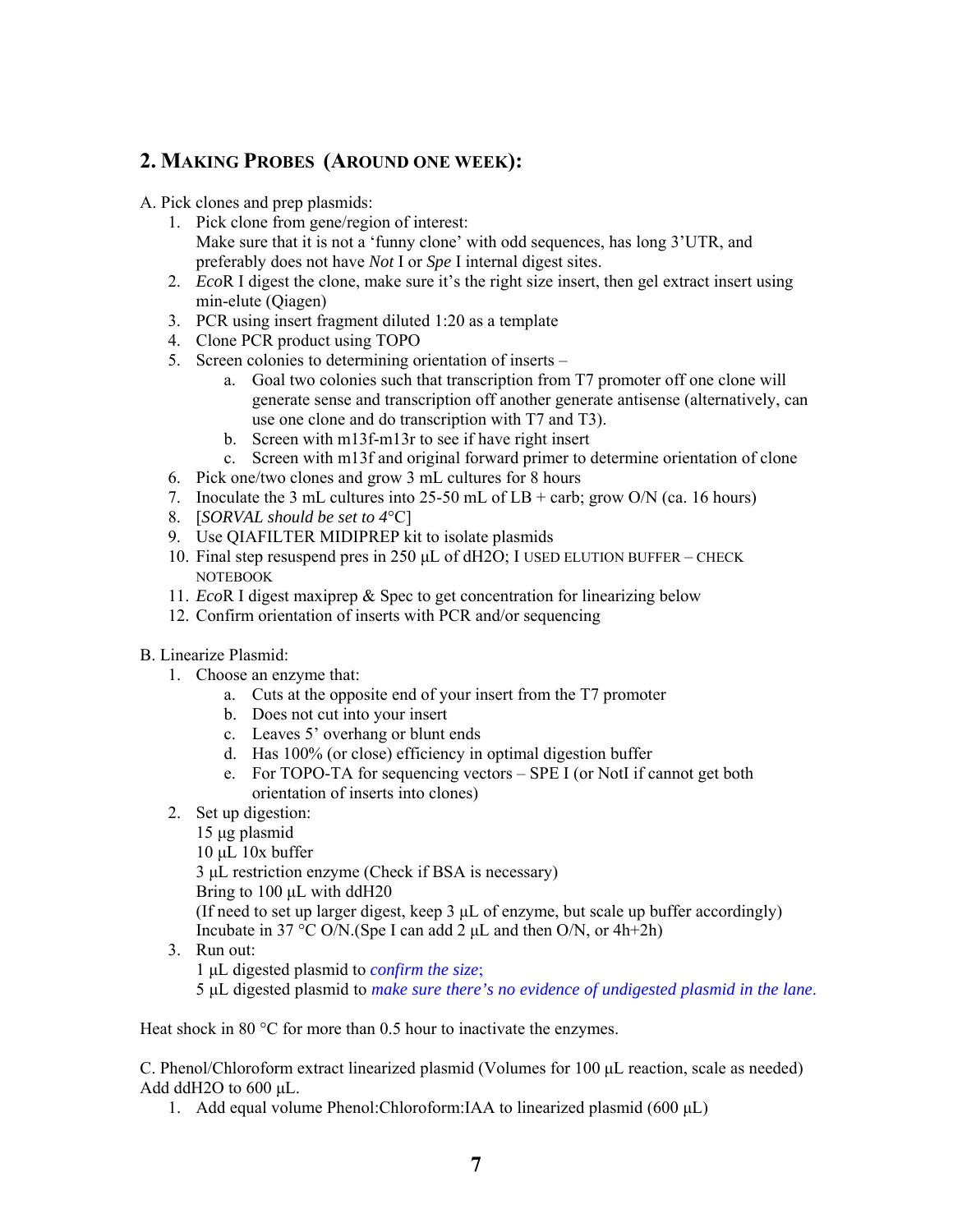- 2. Vortex & Spin 1 minute @13K rpm
- 3. Remove aqueous phase (ca. 550 μL) to a new tube.
- 4. Extract aqueous with equal volume Chloroform (550 μL)
- 5. Vortex & Spin 1 minute @13K rpm
- 6. Remove aqueous phase to RNASE FREE TUBE (500 μL)

*\*\*\*\*FROM THIS POINT ON, EVERYTHING IS RNASE FREE!!!!\*\*\*\** 

- 7. Add 0.1 volume (ca. 50 μL) 3M Sodium Acetate (NaAC) RNASE FREE
- 8. Add 2 volumes (ca. 1 mL) 100% EtOH RNASE FREE
- 9. Precipitate more than 4h (better O/N) at -20  $^{\circ}$ C
- 10. Spin 10 min. 13K rpm @4°C
- 11. Wash pellet with 75% EtOH (ca. 200 μL) RNASE FREE
- 12. Let pellet dry (Usually centrifuge and use the smallest tips to remove all residues and put in the hood for 10 min)
- 13. Resuspend in DEPC H2O, vortex, to approximate  $1\mu\text{g}/\mu\text{L}$  (start with 10 $\mu\text{L}$  H2O and then adjust, use 0.5μL in 99.5 H2O, 1:200, to spec by NANODrop.)

#### D. Transcription REACTION

- 1. 2 transcription reactions per probe (1 to be hydrolyzed, 1 un-hydrolyzed, use PCR reaction tubes)
- 2. Reaction (20 μl)
	- 1 μg linearized plasmid
	- 2 μL NTP mix (35% DIG or other)
	- 2 μL 10X transcription buffer
	- 2 μL T7 RNA polymerase
	- 1 μL RNAse inhibitor
	- Add DEPC  $H_2O$  up to 20  $\mu L$
- 3. Let transcription run at least 2 h  $\omega$  37 °C in incubator (or thermocycler)

*[prepare TBE gel and RNAse free gel-rig towards end of time]* 

- 4. Set aside 1  $\mu$ L in 9  $\mu$ L DEPC H<sub>2</sub>O; labeled pre-DNase
- 5. Add 2 μL DNAse (Amplification grade) to transcription reaction
- 6. Let DNAse treatment go for 15 minutes  $(a)$  37 °C in incubator (or thermocycler)
- 7. Set aside 1 μL in 9 μL DEPC H<sub>2</sub>O (or 0.5 μL in 9.5 μL DEPC); label post-DNase
- 8. Put reaction at -20 °C while run out pre- versus post-DNAse in TBE gel Should see in gel:

Pre-DNase – high band and 1-2 low bands

Post-DNase- NO high band and same 1-2 low bands (if high band still there, but back in incubator more time and run out again until no high band).

- 9. After confirm there is no DNA, transfer the reaction into 1.5 ml RNase free PE tubes and stop reaction with 4 μL 200mM EDTA.
- E. Probe precipitation and hydrolysis
- 1. Add 5 μL 5M LiCl RNASE FREE
- 2. Add 150 μL 100% EtOH RNASE FREE
- 3. Precipitate 2 hours  $(a)$ -20 °C, then 10 min  $(a)$ -80 °C.
- 4. Set up water bath for  $60^{\circ}$ C.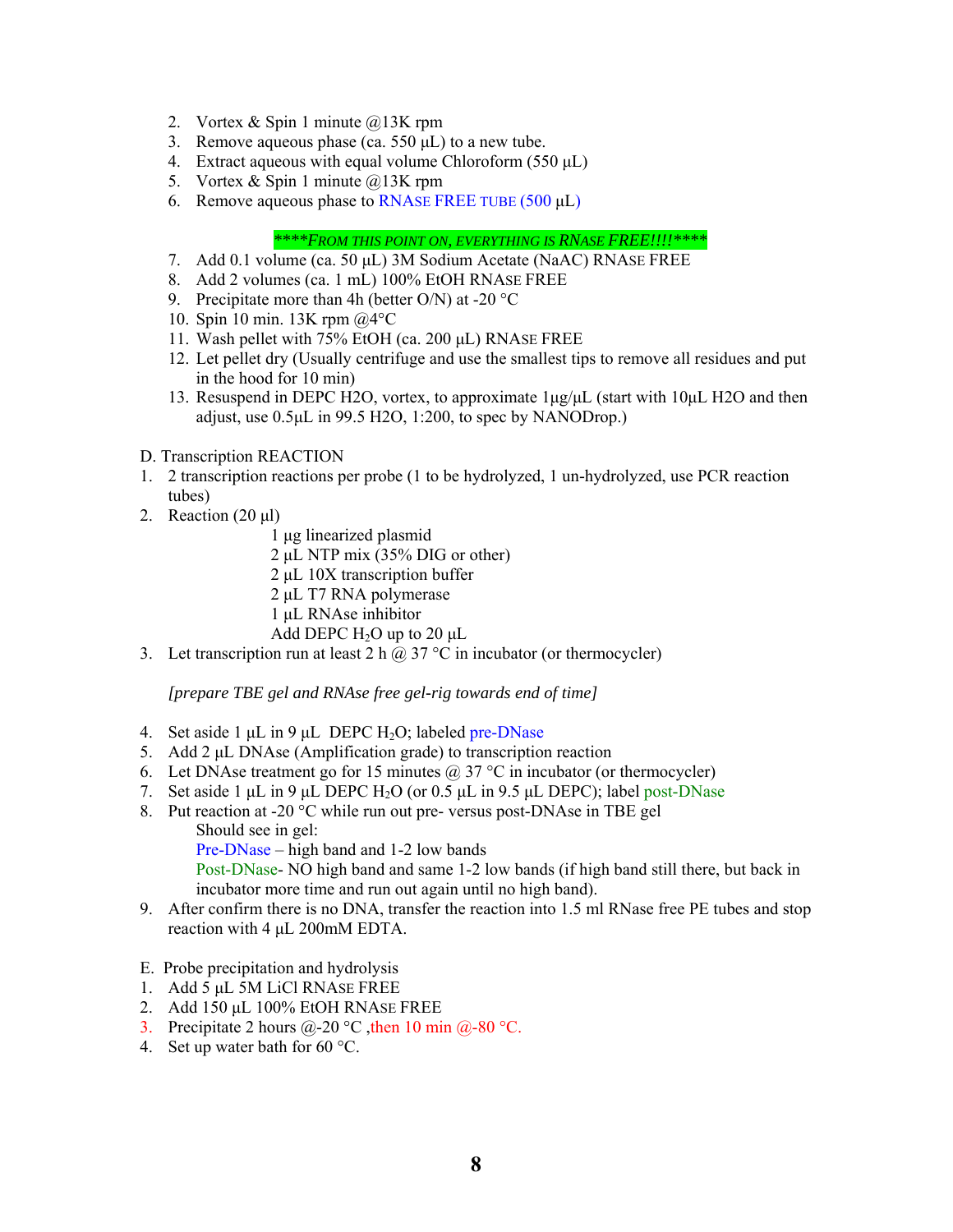Calculated hydrolysis time

*HYDROLYSIS TIME*

Time of alkaline hydrolysis determines final length of probe:

Time (in minutes) =  $(Li - Lf)/(0.11 \times Li \times Lf)$ 

Li= initial length of probe (transcript) in **kb**

Lf= desired length of probe in **kb**

 An example: If the initial length of probe is 0.25 kb (from the transcriptional start site to the end of the transcript). The desired length of probe is 0.15 kb. Then the time for Hydrolysis is Time= $(0.25-0.15)/(0.11 \times 0.25 \times 0.15)$ =24 min

- 5. Spin 10 min. 13K rpm @4 °C
- 6. Wash pellet with 75% EtOH (ca. 100-150 μL) RNASE FREE
- 7. Let pellet dry (The same way used in step 12, part C)

*For un-hydrolyzed probe:* 

8. Resuspend un-hydrolyzed probe in 20 μL 50% deionized formamide;

#### *For hydrolyzed probe:*

- 9. Resuspend precipitated probe pellet in 50 μL 0.1M NaHCO3 pH10.2 RNAse Free.
- 10. Hydrolyze @60°C for the hydrolysis time calculated in Step 4.
- 11. Stop hydrolysis with 5 μL 5% Acetic acid RNASE FREE, then precipitate by:
- 12. Add 5 μL 3M NaAC RNASE FREE
- 13. Add 125 μL 100%EtOH RNASE FREE
- 14. Precipitate at -20°C O/N
- 15. Spin 10 min. 13K rpm @4°C
- 16. Wash pellet with 70% EtOH (ca. 100-150 μL) RNASE FREE
- 17. Remove all residues (can use 200 μL pippet remove the supernatant and then brief centrifuge, use 20 μL to pippet out all residues)
- 18. Let pellet dry (10 min in hood).
- 19. Resuspend hydrolyzed probe in 20 μL 50% deionized formamide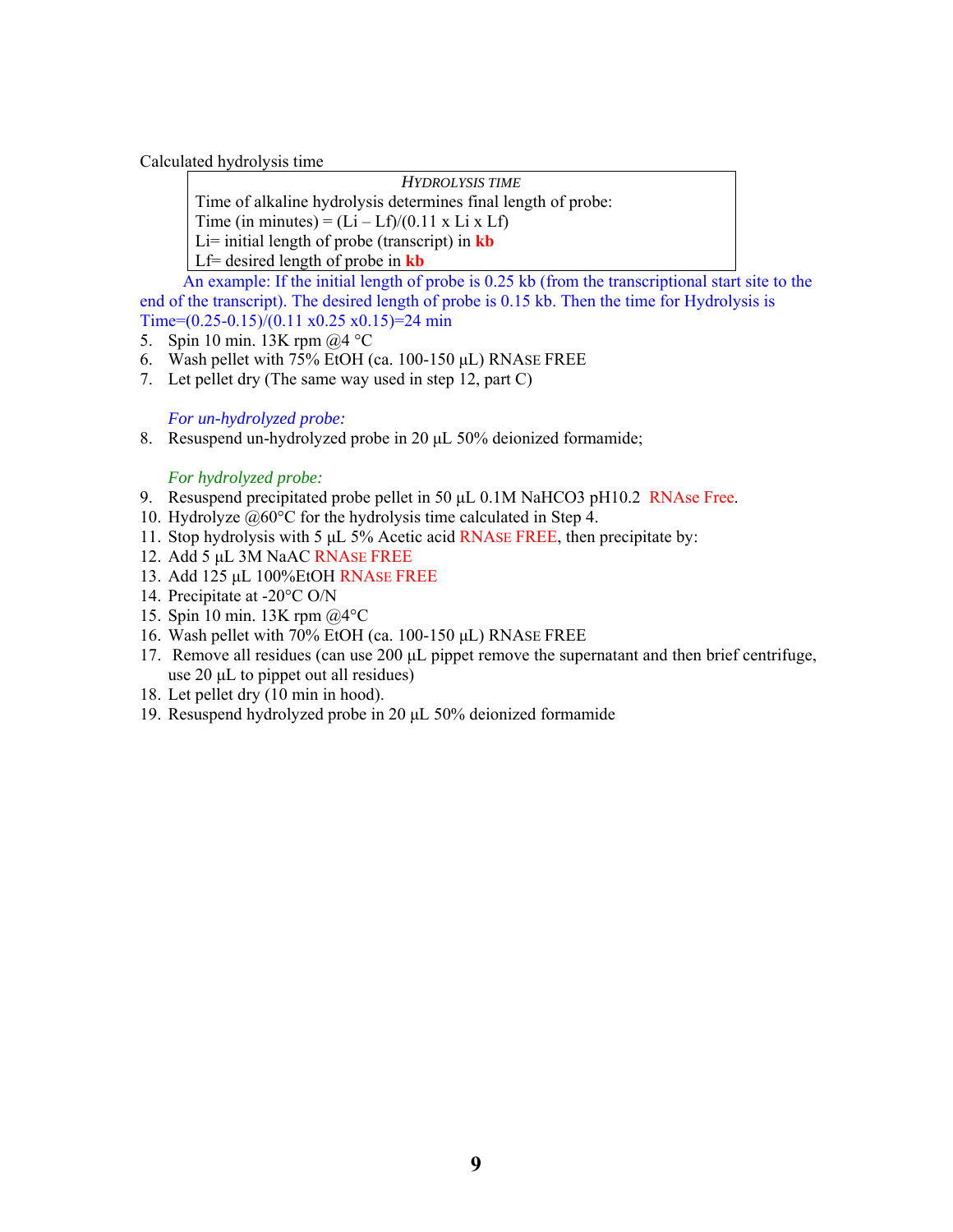#### **PROBE QUALIFICATION**:

*Solutions* 

- ① **100 mM Tris (pH=7.5) +150 mM NaCl**  ② **Block solution**  ③ **Block+ αDig**  ④ **G3 solution**  ⑤ **G3 + NBT/BCIP**
- **1. Make series of five tubes with 1:10 serial dilution of each probe, as well as five 1:10 serial dilution of the Labeled Control RNA (DIG-RNA Labeling Control)**
- **2. Spot 1 μL of each dilution on Nylon membrane. Fix the RNAs to the membrane by cross-linking with UV light twice (or by baking for 30 minutes at 80°C)**
- **3. Wet the membrane with solution** ①**, add 10 ml solution** ②**. Incubate @ RT with shaking for 5 min.**
- **4. Pour off the solution, add 10 ml solution** ③**. Incubate @ RT with shaking for 5 min**
- **5. Pour off the solution, wash twice for 5 min with solution** ①**.**
- **6. Incubate @ RT with solution** ④ **with shaking for 2 min**
- **7. Incubate @ RT with solution** ⑤ **in dark for about 30 min**
- **8. Compare spot intensities of the control and experimental dilutions to estimate the concentration of the experimental probe.**

*Preparation of the solutions:* 

① *100 mM Tris (pH=7.5) +150 mM NaCl***: 1 L** 

**100 ml of 1 M Tris pH 7.5 ---** ⑥ **30 ml of 5 M NaCl Add DEPC H2O up to 1L** 

- ③ *Block+ αDig* **10 ml blocking solution (**②**) 2 μL of αDig Put into 4°C fridge**
- ⑤ *G3 + NBT/BCIP*  **10 ml of G3 solution (**④**) 235 μL NBT/BCIP (light sensitive! Wrap the tube with foil paper) Put into 4°C fridge**

② *Block solution:* **20 ml 20 ml 100 mM Tris pH7.5 Microwave the solution until it's warm (ATTENTION! Very easy to boil!) Add 0.04 g blocking Reagent Vortex until it goes into solution Put on ice** 

④ *G3 solution***: 250 ml 100 mM Tris pH 9.5 (25 ml) 100 mM NaCl (5 ml) 50 mM MgCl2 (12.5 ml) Add DEPC H2O up to 250 ml** 

⑥*1 M Tris:* **500 ml Add about 78.8 g Tris in 400 ml DEPC**   $H_2O$ **Adjust pH value with HCl: (Add the HCl in the hood) pH=7.5, about 35 ml HCl pH=8, about 20 ml HCl pH=9, about 1 ml HCl Add H2O up to 500 ml**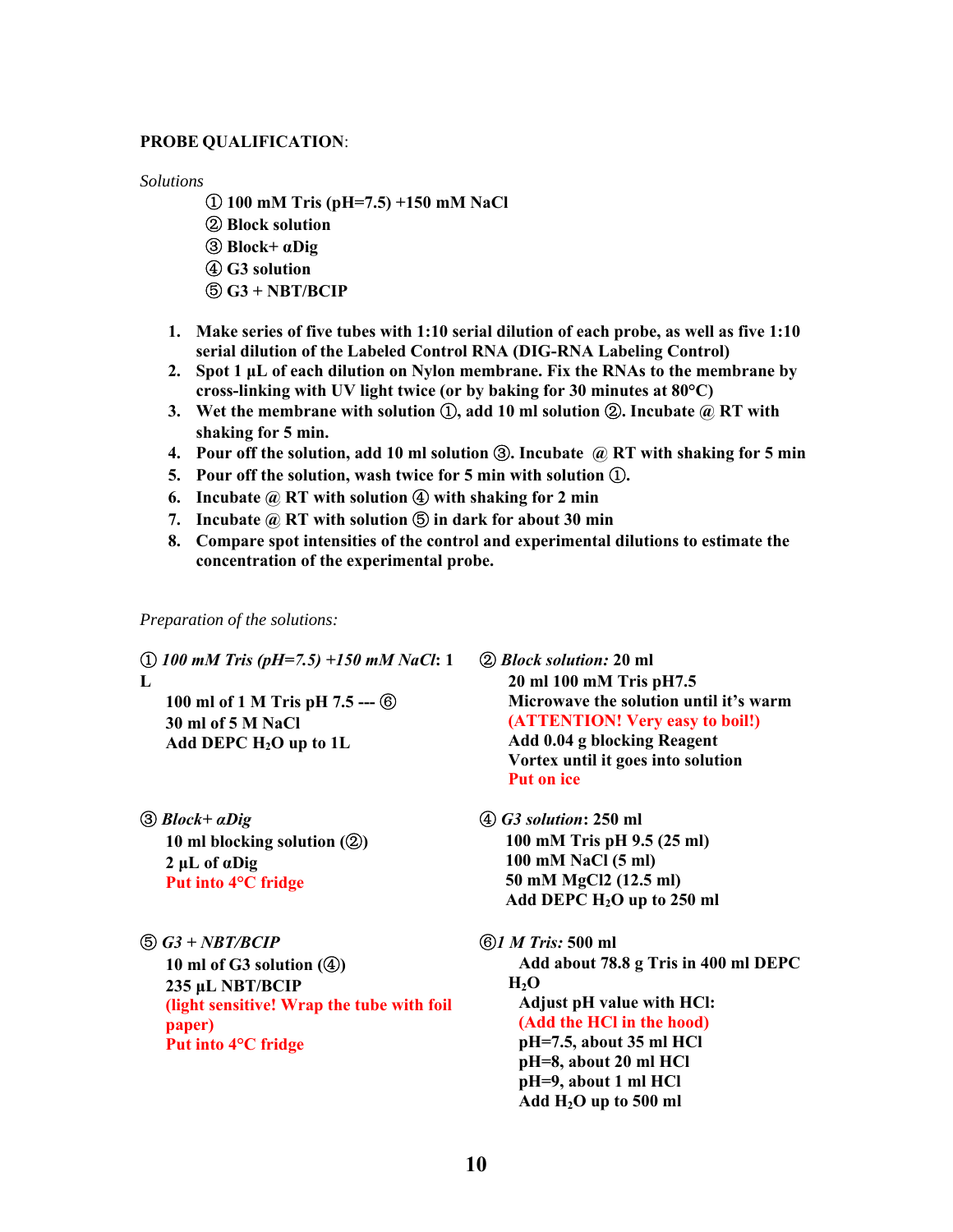#### **Figures:**

**1. Sense and antisense probes:** 

#### **Example:**



**2. Digestion result (by Spe I):** 



 **From Left: Marker- undigested- 1μL digested -10μL digested** 

 $n_{m}$ 

#### **3. In vitro transcription and treated by Dnase I result:**

 **From Left: Marker-untreated-treated by Dnase I for 15 min** 

**4. Quantification of Probes:** 



**First row: 100ng/μL DIG-control RNA, Second Row: Sense probe, Third Row: antisense probe. By comparison, the sense probe may be around 80ng/μL while the antisense probe may be around 100ng/μL. Dilution series were 10X between neighbor columns.**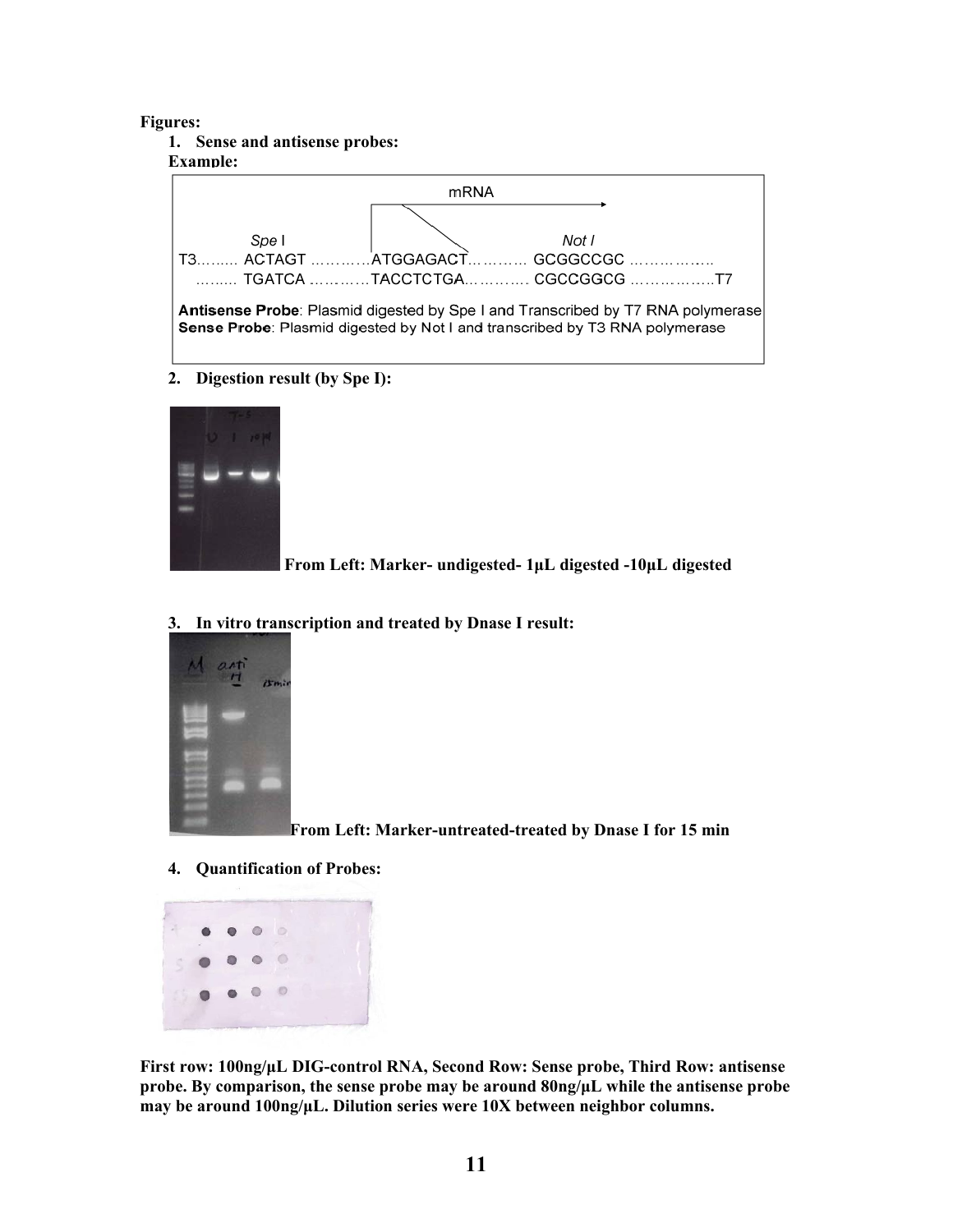#### **PREPARATIONS FOR IN SITUS:**

**(Need 3 days for all of this; amounts for processing: 15 slides)** 

- **1. Wash plastic ware (1x with soap(Program 1), 102x without (Program 5), dry upside down on paper towels):** 
	- **a. At least 20 300 mL small Tupperware boxes w/lids**
	- **b. 2-3 large flat boxes**
- **2. Bake glassware O/N at 180°C (oven in herbaria)** 
	- **a. Erlenmayer flask (500 mL) or large beaker (ca. 500 mL)**
	- **b. 5-10 stir bars**
	- **c. bottles, various sizes (100 mL, 500mL)**
	- **d. 2-3 100mL cylinders, 1 50mL cylinder, 1 25 mL cylinder**
	- **e. metal slide holder**
	- **f. upright glass slide holder**
	- **g. spatulas**
- **3. Soak plastics (bottle lids) O/N in 0.1M NaOH/1mM EDTA**
- **4. Make DEPC water** 
	- **a. Add 1ml DEPC-active to 1L miliQ H2O in hood best to make 5L and distribute between 250mL, 500mL, and 1L screw-cap jars**
	- **b. Mix well and let incubate in hood at room temp O/N**
	- **c. Autoclave 20min to kill DEPC**
- **5. Make 4 "2L" bottles of 'clean water' MiliQ water direct from purifier, then autoclave (121 °C, 30 min)**
- **6. Check that there are enough stock solutions**
- **7. Walk through protocol and make sure that you have everything including working buffers**

#### **Day before first day of in situs:**

- **1. Small bottle of clean water, tighten lid right after autoclaved, then put in cold room**
- **2. Blocks to be sectioned in cassettes**
- **3. Make up 2L 1X PBS (200mL per 2L mark on bottle)**
- **4. Set up EtOH series, 2 citri-solve boxes in hood; 1x PBS, 1X PBS w/Glycine, 150mM NaCl**
- **5. Set one of the incubators to 50°C.**
- **6. 300ml box of Pronase buffer in walk-in 37°C room.**

#### **Check buffer as follows:**

| 5x NTE        | 600ml | 0.5M EDTA                           | 500 ml $(\sim]$ 14ml NaOH) |
|---------------|-------|-------------------------------------|----------------------------|
| $20x$ SSC     | 500ml | 1M Na2HPO4                          | $250$ ml                   |
| Tris pH $7.5$ | 500ml | 1M NaH <sub>2</sub> PO <sub>4</sub> | 250ml                      |
| 10XPBS        | 500ml | $1M$ MgCl2                          | 50.8g/250ml                |
| Tris pH 8     | 500ml | DEPC-H <sub>2</sub> O               | 3L                         |
| Tris $pH9.5$  | 500ml | clean H <sub>2</sub> O              | 8L                         |
| 5M NaCl       | 500ml |                                     |                            |
| 10x Pronase   | 250ml |                                     |                            |
| 10x Glycine   | 250ml |                                     |                            |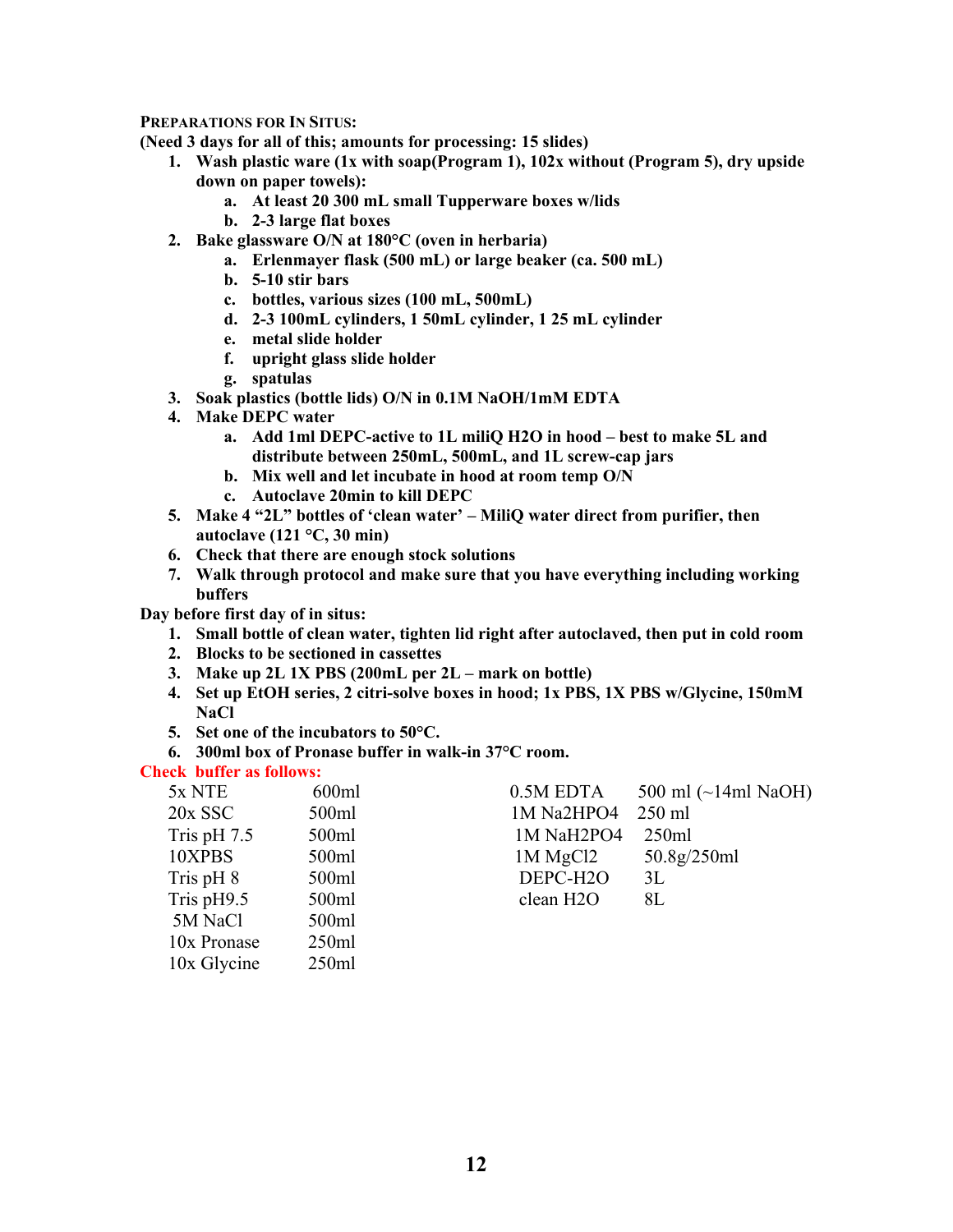#### **3. Sectioning Procedures**

#### Mount Blocks

- 1. Open the plastic mold by a razor blade at the corner and peal away the plastic mold.
- 2. trim dimpled side of the block so that the surface is flat and even
- 3. Label plastic cassette based on species and any info on the mold
- 4. Put plastic cassette in some kind of hard plastic box and fill with molten paraplast. Press block into cassette.
- 5. Allow to cure for at least four hours or O/N at  $4^{\circ}$ C.

#### Sectioning

- 1. Turn on slide warmer (about  $40^{\circ}$ C)
- 2. Lay out 5-6 frosted ProbeOnPlus slides, make sure the upside up.
- 3. Take a mounted block out of the cold. Trim off any extra wax (from up to down, a around 80 degree. Trim the face of the block so that the tissue is in the center of a trapezoid of  $\sim$ lcm<sup>2</sup>.
- 4. Release blade holder and slide it forward.
- 5. Check to see how far forward the chuck is. If it looks more than a few cm out, gently turn the handle on the left side of the microtome to pull the chuck back.
- 6. Lock the handle on the right side of the microtome (This is for the safety purpose when load the cassette on the chuck). Put the cassette in the holder on the chuck.
- 7. Look down at the face of the block from above. If it does not appear to be parallel to the blade, adjust by releasing the levers and turning the small wheels on the chuck. Similarly, look at it from the side. If it does not appear to be vertical, repeat adjustment. When you're happy with the position, relock the levers.
- 8. Move the blade holder back towards the block. Move it as close as you can to the block face without touching it. Also adjust it horizontally so that a fresh section of blade will be used. If the entire blade appears to have been used, replace the blade. Lock everything firmly into place.
- 9. Add clean water (autoclaved a day before in a bottle and tighten the lid and put away in the fridge, this is important to make "sticky" water as well as less bubbles under the ribbon) to your slides and either find or make two wooden dowels (cut a piece of puritan applicators to get the largest area of slopes to hold the ribbon) to manipulate the sections.
- 10. Wet one of the dowels and hold it in your left hand. Begin sectioning with your right hand by unlocking the right handle and turning the crank.
- 11. As you begin to section the wax, try to start the ribbon. Section a 6-8 inch (15-20 cm) piece of ribbon and the carefully move the ribbon to the left onto a piece of construction paper (from Target, heavy weight) using a second wooden dowel in your right hand.
- 12. Cut the ribbon into 1-1.5 inch (3-4 cm) pieces and carefully move onto the water on the slides.
- 13. When you begin next sectioning, keep eye on the ribbon to see if they have been well displayed, and remove the excess water by a pipet immediately (otherwise, excess water may destroy the ribbons, tissues may be broken into pieces).
- 14. After around 15 minutes, using Kiwi paper to remove any water.
- 15. Leave on slide warmer at least 4 hours (with the lid closed). Process ahead or can keep the sides on a 25 slides rack and put in a container with desiccant and put into 4 degree fridge.
- 16. CLEAN UP AFTER YOURSELF. Throw away your finished blocks, turn off the slide warmer when you're done with it, clean up the area in front of the slide warmer, dust off the microtome, discard the blade if you've used the entire edge, and gently return the chuck to its starting position using the coarse wheel on the left of the microtome.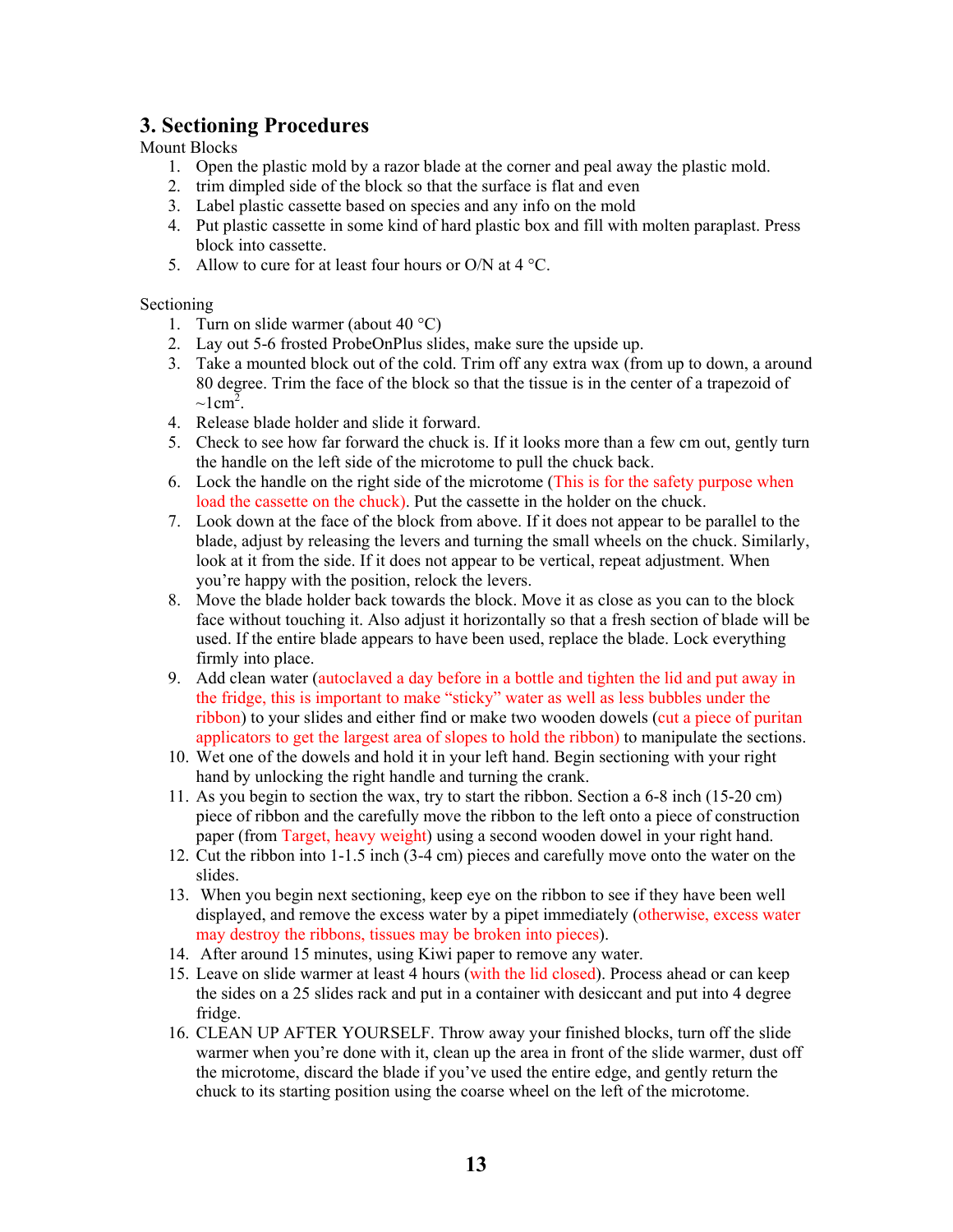#### 1. Microtome



![](_page_13_Picture_2.jpeg)

Note: 1. It's better to cut the wax block a trapezoid shape (around 80 degree from top view. Remove extra wax as much as possible, usually keep a 1 cm x 1 cm size is sufficient. The bigger, the few can be put on the slides.

 2. The time for ribbon float on water on the slide varies with different samples and sizes. When the ribbon flattens out, remove excess water by pipet. After around 15 min, use Kiwi paper to remove all water. It's critical that water must removed, otherwise, tissue can't adhere to the slides.

3. Common problems and solutions

a. Section roll up ……..adjust the angle of blade or clean the blade by Citrisolv

b. Ribbon not straight ……………adjust the block and make sure the face parallel to the blade c. Sections split along the ribbon…………Clean the blade

 If there is problems during section, check the blade (can change different positions or change a new blade), check the angel (need to parallel), add a little bit Citrisolv to the blade (if air is too dry), or use another block (if the tissue is poorly embedded).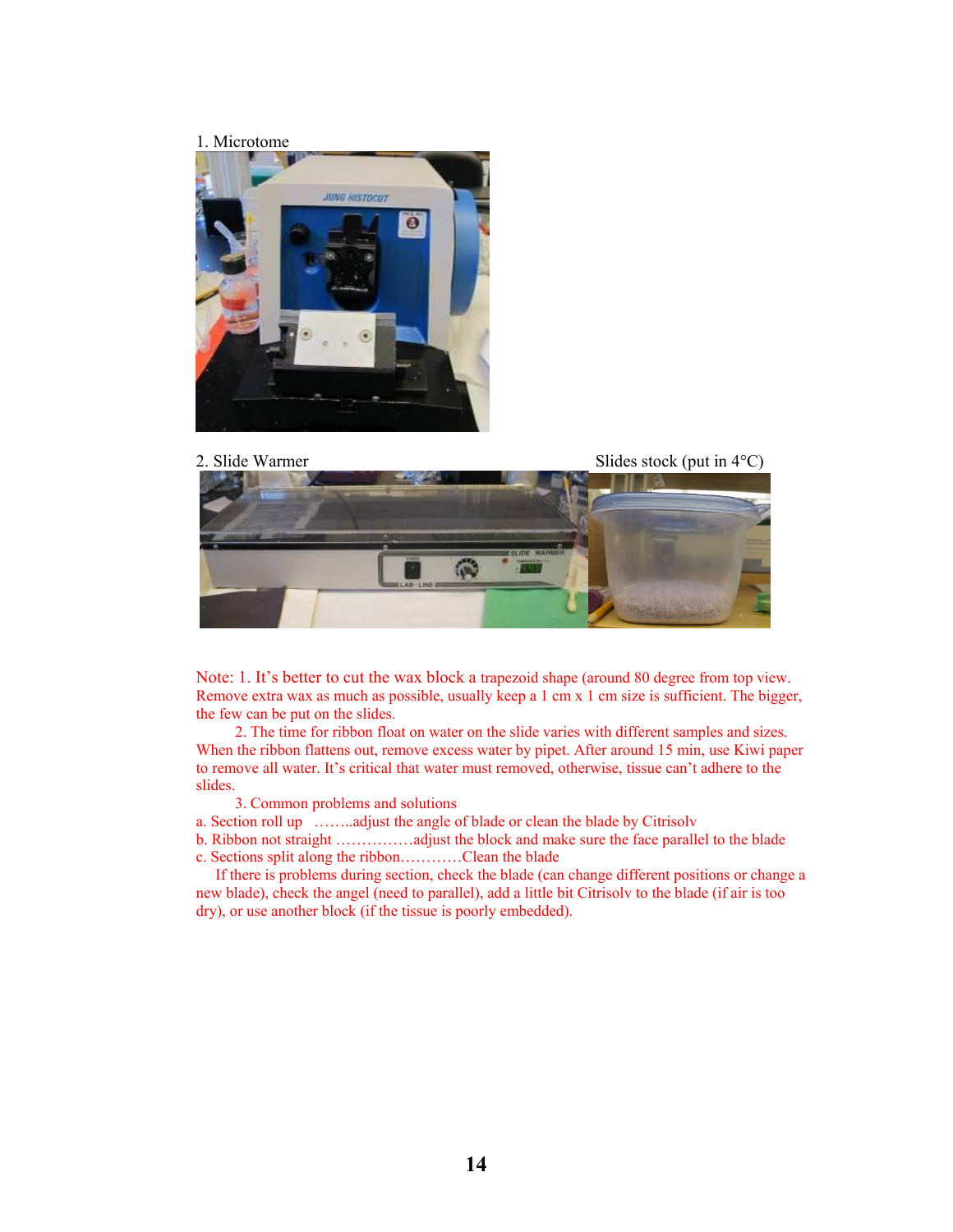#### **4. Prehybridization and hybridization**

When Slides are fixing, preparations before:

- **1. Turn on Hybridization oven to HYB temperature: 38°C-44°C (put an Thermo meter in the oven to make sure the temperature is correct and stable before usage)**
- **2. Set water bath heat block to 80°C, can add DEPC-H2O to the wells before usage.**
- **3. Move Pronase (12.5 mg/mL) in from -20 °C fridge to 4°C fridge to thaw;**
- **4. 590 mL clean water in anhydride container in hood**
- **5. 1.5L 1X NTE (300 ml 5X NTE stock + 1200 ml clear water) and put in 37°C shaker**
- **6. 1X Pronase buffer in 37°C shaker**
- **7. 1.2L 0.2X SSC (120 mL 20X SSC stock + 1080 mL clean water) and put in incubator at 50°C**
- **8. Make 4% Paraformaldehyde (in hood):** 
	- **a. Wear 2 set gloves, lab coat and mask when measuring out paraformaldehyde (use three large weigh boats: 2 to be used as cover when moving between hood and scale)**----Weigh the paraformaldehyde and aliquot in the 50 mL tubes with 12g/tube.
	- **b. Boil 300 ml 1X PBS in erlenmeyer flask WITH one Stir (put a rolled paper towel to the top of the flask) in microwave – it needs to be** HOT (**at least 4 minutes, nearly can not hold by hands with gloves**)
	- **c. Add one tube of paraformaldehyde (12 g) to PBS already in beaker with stir bar until dissolved (need to be quick). The paraformaldehyde will be dissolved quickly.**
	- **d. Let cool to RT (can be cooled down on ice) and pour into the 300ml plastic container.**
	- **e. Wash the flask with rinse water twice (in hood, waste goes into liquid hazardous container for paraformaldehyde). Leave the flask in hood O/N to dry.**
- **9. Determine probe concentrations for 40μL total & dilute** 
	- **a. 1X=0.5 ng/μL/kb; 2.5X=1.25 ng/μL/kb; 5X=2.5 ng/μL/kb; etc.**
	- **b. add appropriate volume of**  $H_2O$  **up to a total volume of**  $40\mu$ **L per probe**
	- **c. keep in freezer before use**

#### **An example for calculation of probe concentration**

**eg. If your probe A concentration is estimated to be 30 ng/** μL**. Probe size is 150 bp. Then for 1 slide, 1X probe need probe: 0.15 kb X 100**μL **X 0.5 ng/μL/kb=7.5 ng. If a slide pair, 1X probe need 15 ng (0.5** μL of probe A+39.5 μL 50% formamide)**. If a slide pair, 10X probe need 150 ng (5**μL of probe A+35 μL 50% formamide)**.**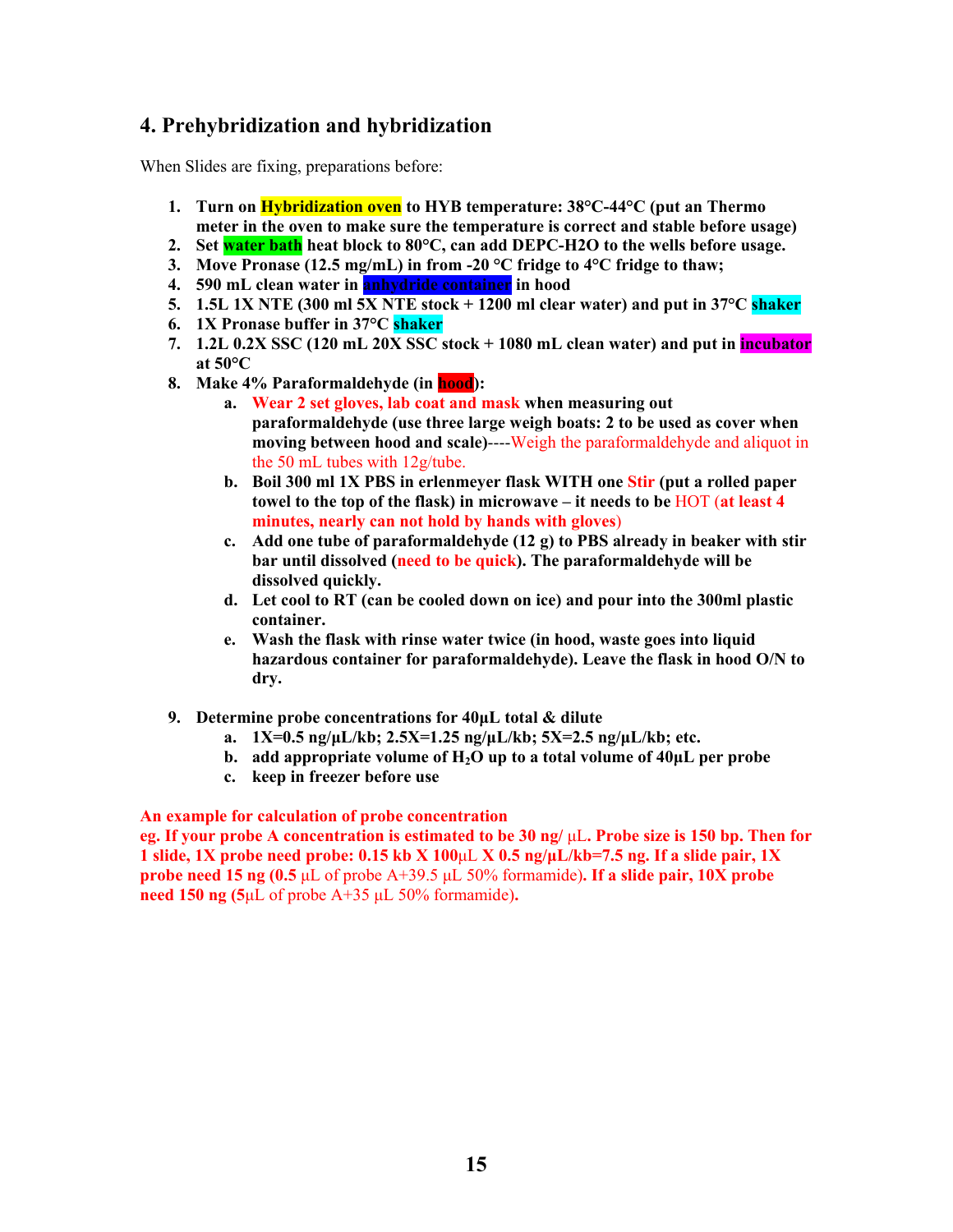When Slides are ready, put them into slides rack, and go through the stages:

| <b>CITRISOLV</b>                                         | 10 MIN Hood                                   |                                                                                                                                                                                                                                                                                                                                                                                                                                                                              |
|----------------------------------------------------------|-----------------------------------------------|------------------------------------------------------------------------------------------------------------------------------------------------------------------------------------------------------------------------------------------------------------------------------------------------------------------------------------------------------------------------------------------------------------------------------------------------------------------------------|
| <b>CITRISOLV</b>                                         | 10 MIN Hood                                   |                                                                                                                                                                                                                                                                                                                                                                                                                                                                              |
| 100% ЕТОН                                                | $2$ MIN                                       | Change to fresh 100% EtOH after this time                                                                                                                                                                                                                                                                                                                                                                                                                                    |
| 100% ETOH                                                | 1 MIN                                         |                                                                                                                                                                                                                                                                                                                                                                                                                                                                              |
| 95% ETOH                                                 | 1 MIN                                         |                                                                                                                                                                                                                                                                                                                                                                                                                                                                              |
| 85% ETOH, 150 MM NACL                                    | 1 MIN                                         |                                                                                                                                                                                                                                                                                                                                                                                                                                                                              |
| 70% ETOH, 150 MM NACL                                    | $1$ MIN                                       |                                                                                                                                                                                                                                                                                                                                                                                                                                                                              |
| 50% ETOH, 150 MM NACL                                    | 1 MIN                                         |                                                                                                                                                                                                                                                                                                                                                                                                                                                                              |
| 30% ETOH, 150 MM NACL                                    | 1 MIN                                         |                                                                                                                                                                                                                                                                                                                                                                                                                                                                              |
| 150 MM NACL                                              | 2 MIN                                         |                                                                                                                                                                                                                                                                                                                                                                                                                                                                              |
| 1XPBS                                                    | $2$ MIN                                       |                                                                                                                                                                                                                                                                                                                                                                                                                                                                              |
| PRONASE TREATMENT                                        | <b>20 MIN</b>                                 |                                                                                                                                                                                                                                                                                                                                                                                                                                                                              |
|                                                          | $(a) 37^{\circ}$ C shaker                     | 600 µL Pronase to 300 ml 1X Pronase buffer                                                                                                                                                                                                                                                                                                                                                                                                                                   |
| 1X GLYCINE                                               | $2$ MIN                                       | 30 ml 10X PBS+Glycine (stored in the fridge) +                                                                                                                                                                                                                                                                                                                                                                                                                               |
| (1XPBS W/GLYCINE)                                        |                                               | 270 ml Clean H2O                                                                                                                                                                                                                                                                                                                                                                                                                                                             |
| 1x PBS                                                   | $2$ MIN                                       |                                                                                                                                                                                                                                                                                                                                                                                                                                                                              |
| 4% PARAFORMALDEHYDE<br>1x PBS<br><b>ACETIC ANHYDRIDE</b> | 20 MIN Hood<br>Hood<br>$2$ MIN<br>10 MIN Hood | Change PBS; Wash the container twice with<br>rinse water (discard waste water in liquid<br>hazardous container for paraformaldehyde).<br>Leave the container in hood O/N to dry.<br>Prepare Acetic Anhydride Buffer (in anhydride<br>container):<br>590ml clean $H_2O$<br>7.8ml Treithanolamine (very viscous)<br>(Using 10 mL Pipets)<br>2.4ml HCl (Using Rnase-tips)<br>Check PH is 8.0, let stir until use.<br>Place slide rack in acetic buffer, start stirring $\omega$ |
|                                                          | anhydride<br>container                        | speed 8, the speed not disturb the rack;<br>Slowly drop 3.6 ml acetic anhydride (using 10<br>mL Pipets), continue stirring, start timer for 10<br>min;                                                                                                                                                                                                                                                                                                                       |
| 1x PBS                                                   | 2 MIN Hood                                    |                                                                                                                                                                                                                                                                                                                                                                                                                                                                              |
| 150MM NACL                                               | 2 MIN                                         |                                                                                                                                                                                                                                                                                                                                                                                                                                                                              |
| 30% ETOH, 150MM NACL                                     | 1 MIN                                         |                                                                                                                                                                                                                                                                                                                                                                                                                                                                              |
| 50% ETOH, 150MM NACL                                     | 1 MIN                                         |                                                                                                                                                                                                                                                                                                                                                                                                                                                                              |
| 70% ETOH, 150MM NACL                                     | 1 MIN                                         |                                                                                                                                                                                                                                                                                                                                                                                                                                                                              |
| 85% ETOH, 150MM NACL                                     | 1 MIN                                         |                                                                                                                                                                                                                                                                                                                                                                                                                                                                              |
| 95% ETOH                                                 | 1 MIN                                         |                                                                                                                                                                                                                                                                                                                                                                                                                                                                              |
| 100% ETOH                                                | 1 MIN                                         |                                                                                                                                                                                                                                                                                                                                                                                                                                                                              |
| 100% ETOH                                                | 2 MIN                                         |                                                                                                                                                                                                                                                                                                                                                                                                                                                                              |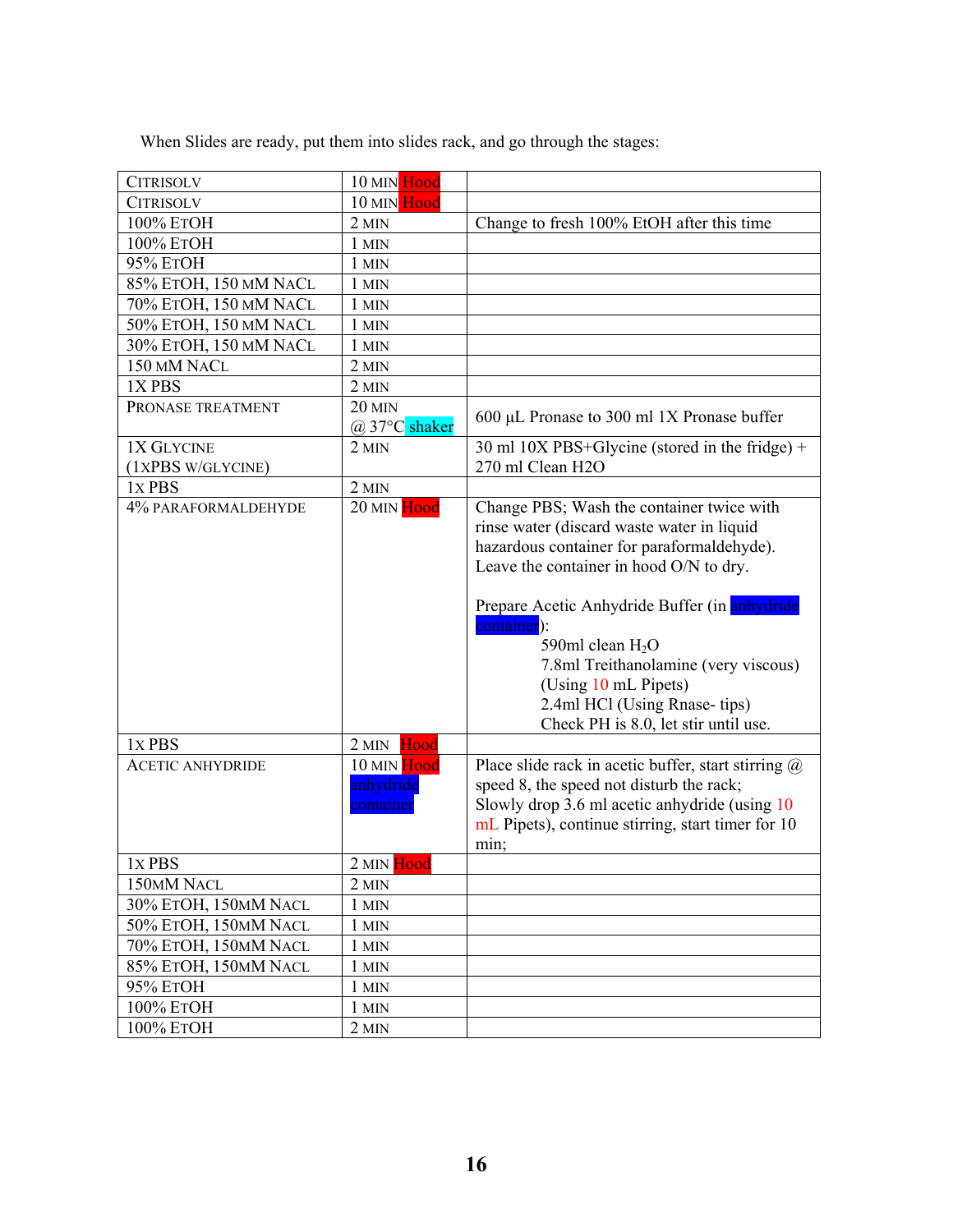**Allow sections to dry (lean vertically for about 10 min on a piece of clean paper in the hood)** 

- **1. Put HYB in 80 °C heat block water bath (add DPEC water in the heat block)**
- **2. Look at slides (under microscope) and choose which slides to use for sense and antisense and for which concentrations**
- **3. Add 40 μL probe solution to 80 °C heat block for two minutes (may want to stagger depending how fast at sandwiching)**
- 4. **Add 200 μL HYB solution to 40 μL probe solution; mix gently by pipetting** without generating bubbles
- **5. Make slide sandwiches** 
	- **a. Take ca. ½ probe+HYB and put in line down middle of 1st slide, smooth out w/tip**
	- **b. Make T with ½ probe+HYB on 2nd slide**
	- **c. Flip (fast!) T slide over and slowly (with gentle bouncing!) lower it onto the 1st slide** trying not to have any bubbles
- **6. Place slides sandwiches elevated in humid chamber (flat container with wet paper towels; wet the paper towels with normal water). Seal the container with plastic wrap before put on the lid. Put in hybridization oven overnight (without shaking)**

**Some figures: a. the 4% paraformaldehyde and anhydride container in the hood** 

![](_page_16_Picture_11.jpeg)

 **Cool on ice in the hood, clear anhydride container with 590 mL H20+ stir+broken pipets** 

# **b. Ethanol gradient on the bench**

![](_page_16_Picture_14.jpeg)

**c. Preheated buffers in the 37 °C shaker**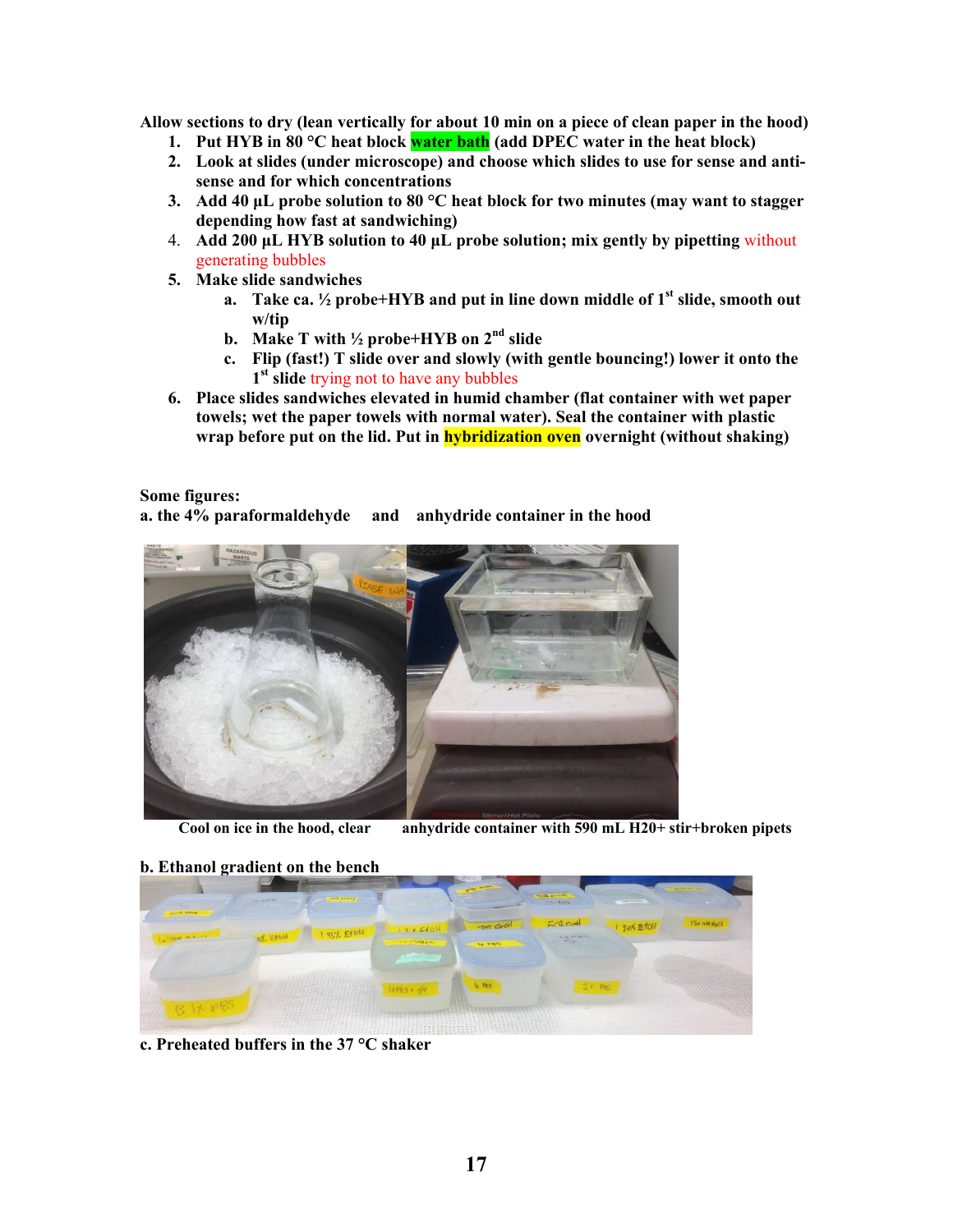![](_page_17_Picture_0.jpeg)

 **1X Pronase buffer and 1X NTE buffer in the 37 °C shaker** 

#### **d. How to sandwich slides for Hybridization solution**

![](_page_17_Picture_3.jpeg)

First slide<br>Add 100 µL HYB in<br>the Middle and Spread even by a<br>200-µL tip (Rnase free)

![](_page_17_Picture_5.jpeg)

Second slide<br>Add 100 µL HYB to<br>Form a T shape and Cover to the first Slide (avoid bubbles)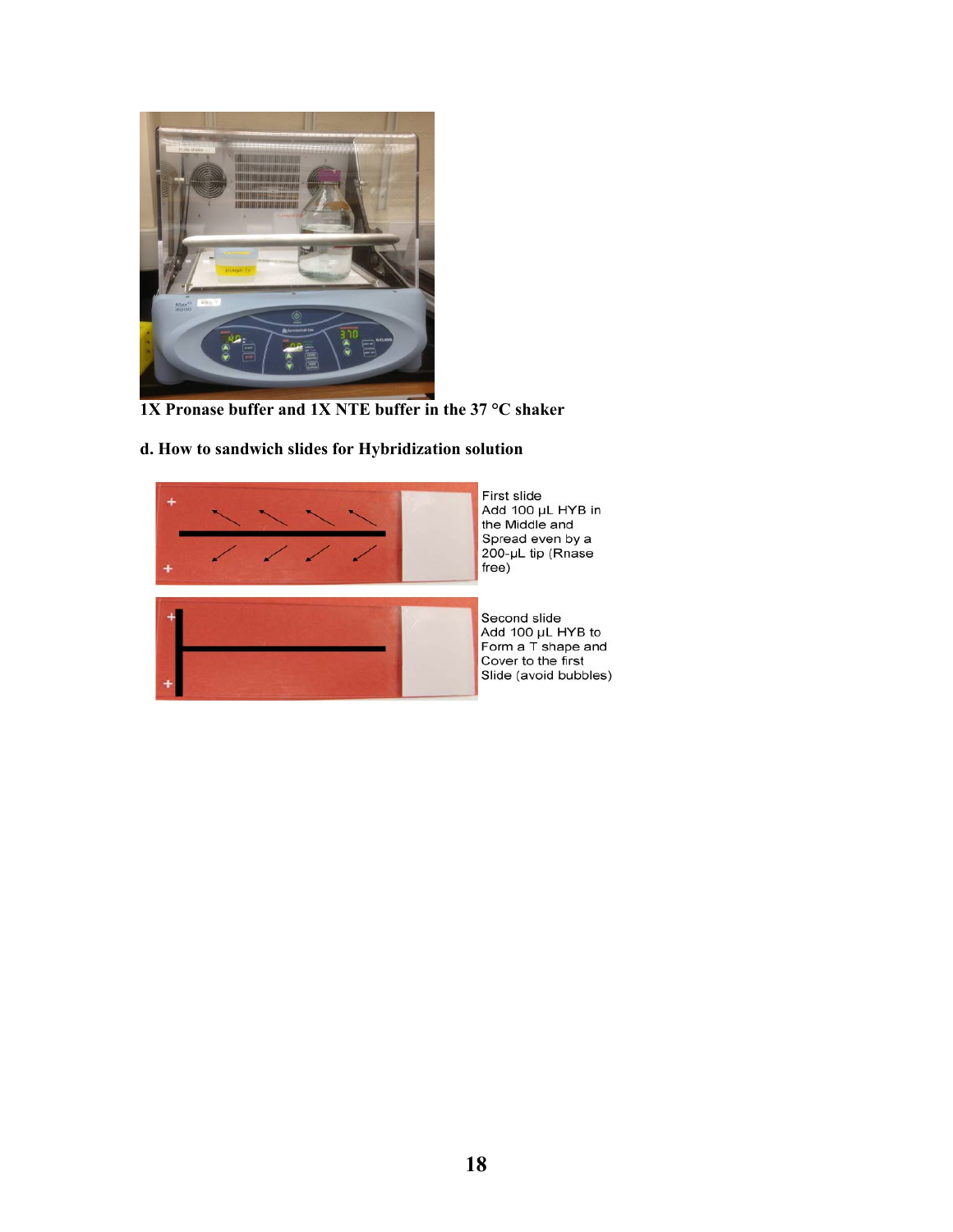#### **5. Post-hybridization (Day 2)**

#### Preparations for DAY 2

- a. 0.2x SSC boxes next to Hybridization oven
- b. NTE boxes in 37 °C shaker

During the  $1<sup>st</sup>$  two stringency washes, do the following:

- a. Make 1% Block (100 ml for 10 slides) 1g blocking reagent (from Roche, in fridge) 10ml, 1M Tris pH 7.5 (final conc. 100mM Tris pH 7.5) 3ml, 5M NaCl (final conc. 150mM NaCl) Add clean water up to 100 ml Stir with temperature heat up to about 300 °C After the reagent goes into solution (about  $> 1$  hour), move to no heat stirrer and keep stirring (the solution should be at RT when use)
- b. BSA buffer  $=$  BTNT (500ml) 5g BSA (Sigma #A3059 – make sure fraction V) 50ml, 1M Tris pH 7.5 (final conc. 100mM Tris pH 7.5) 15ml, 5M NaCl (final conc. 150mM NaCl) 433.5ml clean water 1.5ml, Triton X100 (Very Viscous!) Stir (no heat) approx. 30 minutes to go into solution
- c. Genius3 buffer (250 ml) 25ml, 1M Tris pH 9.5 (final conc.100mM Tris 9.5) The pH is critical for enzyme activity! 5ml, 5M NaCl (final conc. 100mM NaCl) 12.5ml, 1M MgCl2 (final conc. 50mM MgCl2) 207.5ml clean water
- d. Set aside 10 ml of BTNT & G3 in 15ml falcon tubes
- e. RNAse to thaw RNAse in the 4 °C fridge.
- **Remove slides from hybridization oven, immediately adjust oven to wash temp. of 50 °C**
- Dip slides in pre-warmed 0.2X SSC (in a 300ml plastic container) to separate (be careful not to rub slides together), rinse and place in slide rack sitting in  $2<sup>nd</sup>$  300ml plastic container filled with pre-warmed 0.2X SSC buffer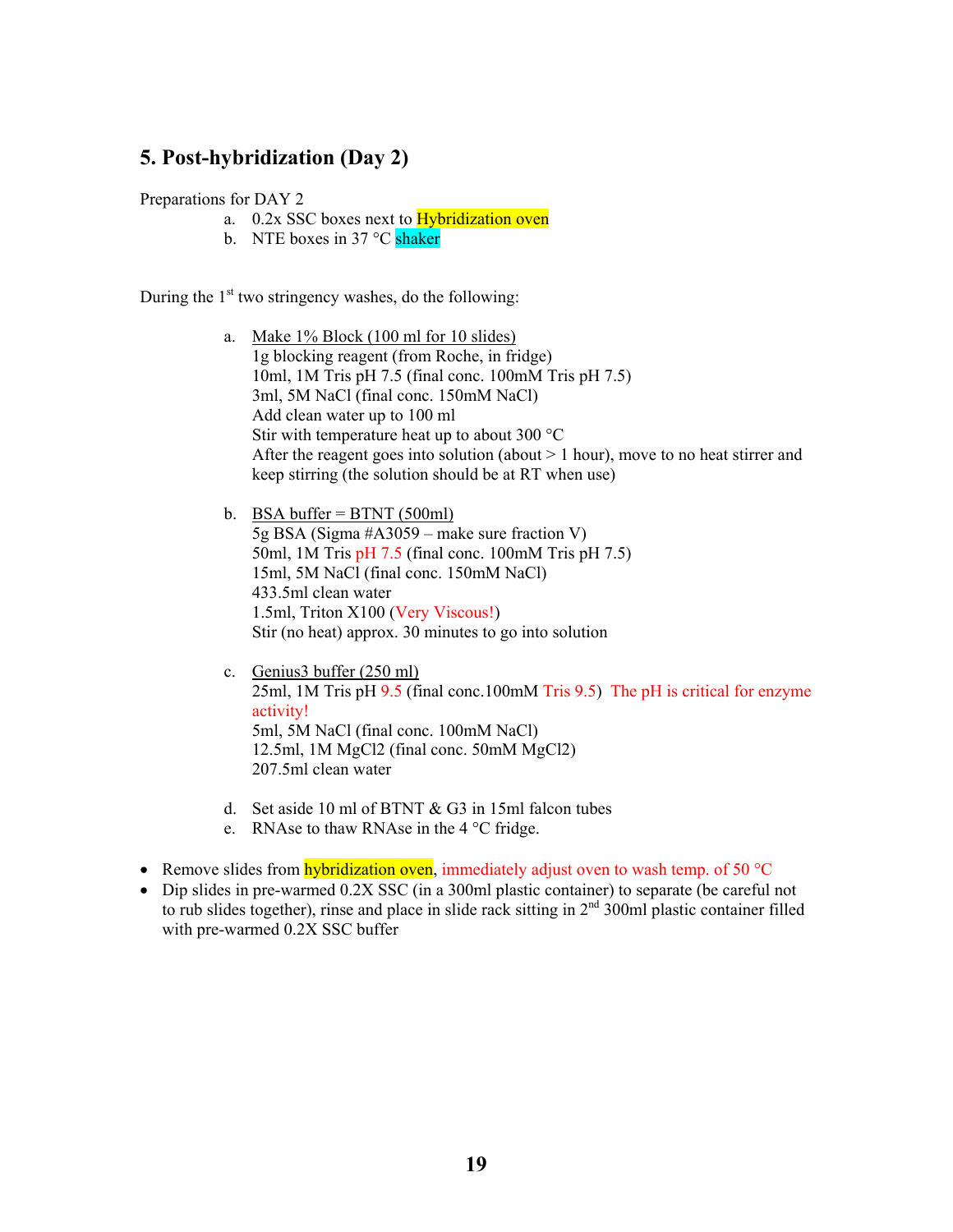| 0.2X SSC          | 1 HOUR             |                                                                     |
|-------------------|--------------------|---------------------------------------------------------------------|
|                   | 50-55 °C,          |                                                                     |
|                   | hybridization oven |                                                                     |
| $0.2X$ SSC        | 1 HOUR             | Pour out SSC and add new SSC in the same container                  |
|                   | 50-55 °C,          |                                                                     |
|                   | hybridization oven |                                                                     |
| 1X <sub>NTE</sub> | 5 MIN              |                                                                     |
|                   | 37°C SHAKER        |                                                                     |
| 1X <sub>NTE</sub> | 5 MIN              | Pour out NTE and add new NTE in the same container                  |
|                   | 37°C SHAKER        |                                                                     |
| <b>RNASE A</b>    | <b>20 MIN</b>      | 600µL RNAse A in 300ml 1X NTE buffer                                |
|                   | 37°C SHAKER        |                                                                     |
|                   |                    | Use Post-RNase containers from this point on!                       |
| 1X <sub>NTE</sub> | 5 MIN              |                                                                     |
|                   | 37°C SHAKER        |                                                                     |
| 1X <sub>NTE</sub> | 5 MIN              |                                                                     |
|                   | 37°C SHAKER        |                                                                     |
| 0.2X SSC          | 1 HOUR             |                                                                     |
|                   | 50-55 °C,          |                                                                     |
|                   | hybridization oven |                                                                     |
| 1x PBS            | 5 MIN, RT          |                                                                     |
|                   |                    | Place slides in bottom of large Plastic container                   |
| 1% BLOCK          | 45 MIN, RT         |                                                                     |
| 1% BSA BUFF       | 45 MIN, RT         | Prepare anti-DIG in BSA buffer:                                     |
| $(=\nB TNT)$      |                    | 8µL anti-DIG in 10ml BTNT; Wrap up by foil paper and store in       |
|                   |                    | 4 °C before use.                                                    |
| <b>ANTI-DIG</b>   | 2 HOURS, RT, NO    | Put anti-DIG buffer in large weigh boat; sandwich slides and        |
| <b>ANTIBODY</b>   | <b>SHAKING</b>     | allow capillary action to pull anti-body solution up; drain on      |
|                   |                    | stack of kimwipes and pull up again; repeat and put in 'humid       |
|                   |                    | chamber'.                                                           |
|                   |                    | Drain & Separate slides, place in bottom of large plastic container |
| 1% BSA BUFF       | 15 MIN             |                                                                     |
|                   | <b>RT SHAKER</b>   |                                                                     |
| 1% BSA BUFF       | 15 MIN             | Use same container                                                  |
|                   | <b>RT SHAKER</b>   |                                                                     |
| 1% BSA BUFF       | $15$ MIN           | Use same container                                                  |
|                   | <b>RT SHAKER</b>   |                                                                     |
| 1% BSA BUFF       | 15 MIN             | Use same container                                                  |
|                   | <b>RT SHAKER</b>   |                                                                     |
| <b>G3 BUFF</b>    | 10 MIN RT          | Use same container, but rinse with 50ml (enough to wet the          |
|                   |                    | slides) G3 buffer first, and pour out of the buffer. Then add the   |
|                   |                    | rest of G3 buffer and start the timer for 10 min.                   |
|                   |                    | Prepare 90 µL NBT/BCIP mix into 10 ml G3 buffer (LIGHT              |
|                   |                    | SENSITIVE – make last minute and turn off the direct light).        |
| NBT/BCIP,         | $1-3$ DAYS, IN     | Move slides to tall glass slide holder filled with G3; Put          |
| <b>COLOR</b>      | <b>DARK</b>        | G3+NBT/BCIP color substrate solution in weigh boat; draw up         |
| <b>SUBSTRATE</b>  |                    | color substrate into slide sandwiches (remember the probes and      |
|                   |                    | locations of the each sandwich); put in humid chamber place in      |
|                   |                    |                                                                     |
|                   |                    | dark.                                                               |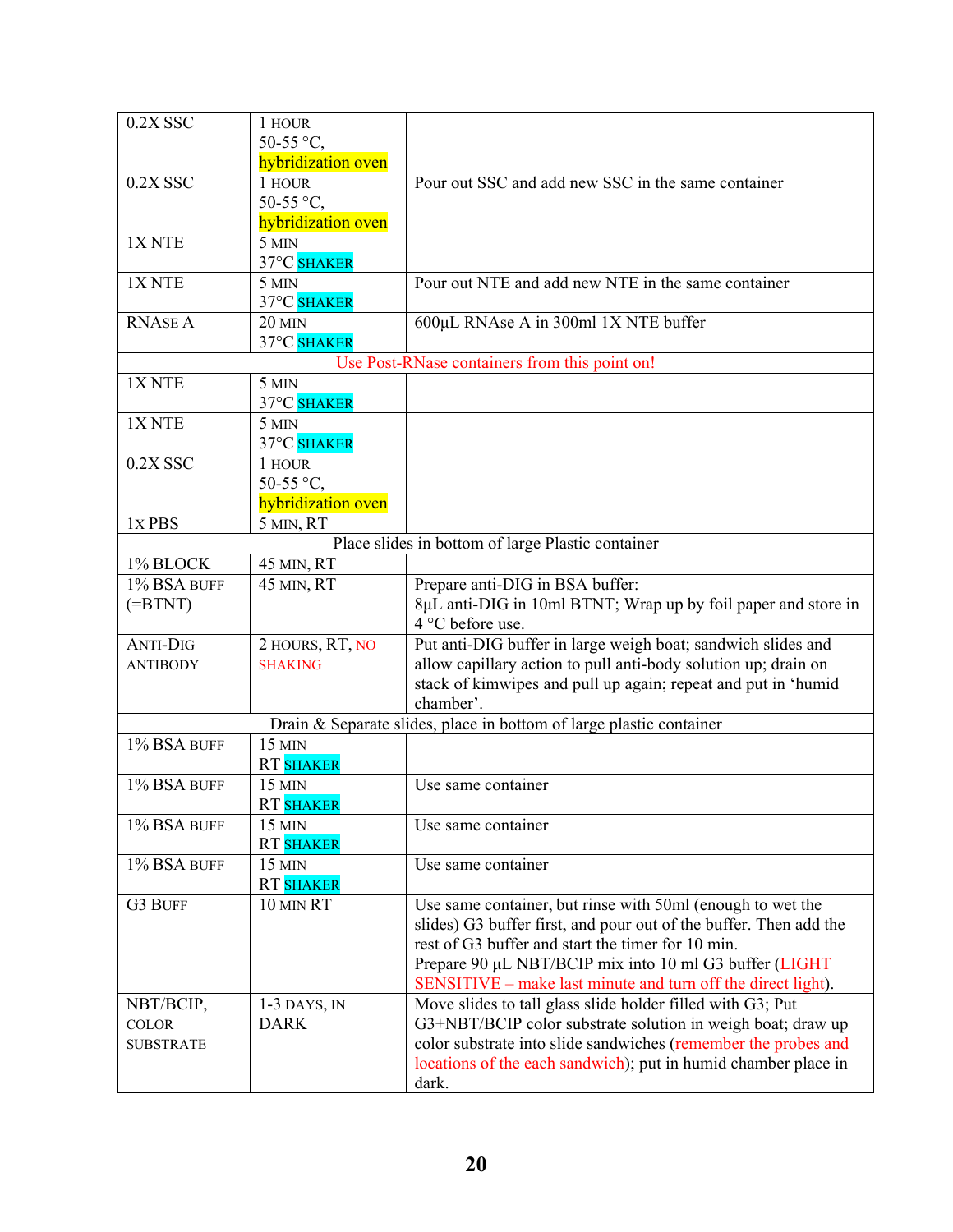After color reaction is complete (1-3 days, can check under microscope without separate the slide pair):

- 1. Separate slide sandwiches and stop reaction in TE buffer for 5-10 mins.
- 2. Wash in 1X PBS for 5min; do not let slides dry out.
- 3. Put a drop of mounting medium of the slide, a coverslip, and observe under the microscope using bright field and fluorescence
	- a. Mounting medium is 0.5% of n-propyl gallate (Sigma P3130) in PBS/Glycerol (30% 1x PBS, 70% Glycerol) you can stores the slides in this way for up to 2 weeks at 4C
	- b. Can Also Mount with water
- 4. Take pictures
- 5. After photographing, you can permanently mount slides in Permount, but you will not be able to see the fluorescence of the calcofluor any longer. Remove the aqueous mounting media by dipping the slides in 1x PBS. Dehydrate though an EtOH series followed by 2 citrisolv washes and mount with Permount

### **Pictures:**

#### **1. Prepare 1% Block and 1% BSA buffer**

![](_page_20_Picture_10.jpeg)

![](_page_20_Picture_11.jpeg)

**2. SSC in the Hybridization oven** 

![](_page_20_Picture_13.jpeg)

 **Wash temperature usually 10** °C **higher than Hyb temperature** 

#### **3. How to sandwich slides for DIG-antibody or NBT/BCIP substrate**

![](_page_20_Picture_16.jpeg)

Pour off buffer into the big dish, put slides one side (long) into buffer, close two slides and the buffer will draw up. Open the slides And then close again (Be careful not to make bubbles), and also when using the NBT/BCIP substrate, it's better to turn off the direct Lights and open the far ones.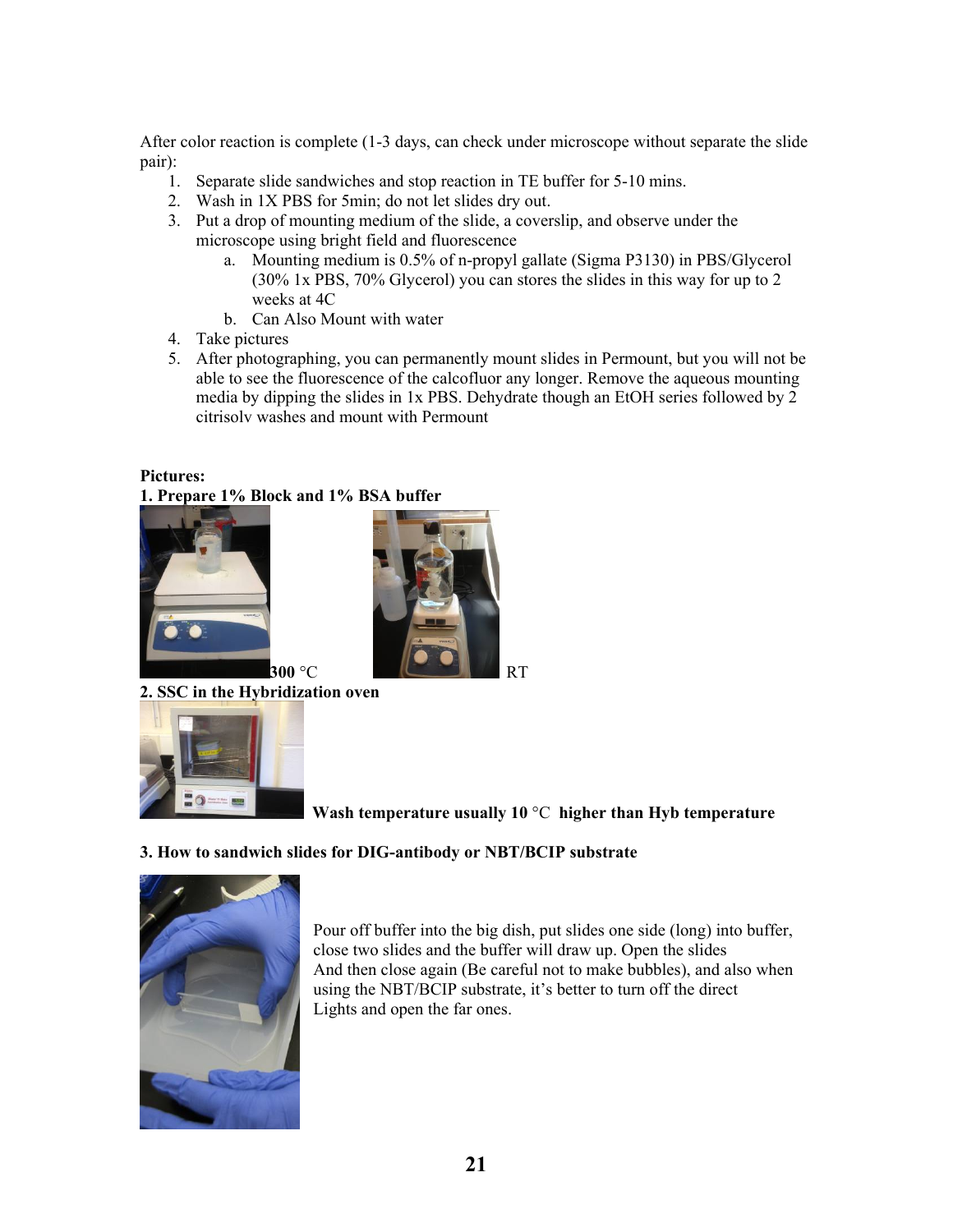Other equipments:

![](_page_21_Picture_1.jpeg)

A large container with paper (wet) and tips (can also use broken pipets) to hold slides for Hyb or NBT/BCIP substrate.

![](_page_21_Picture_3.jpeg)

Glass slide holder (can be Baked)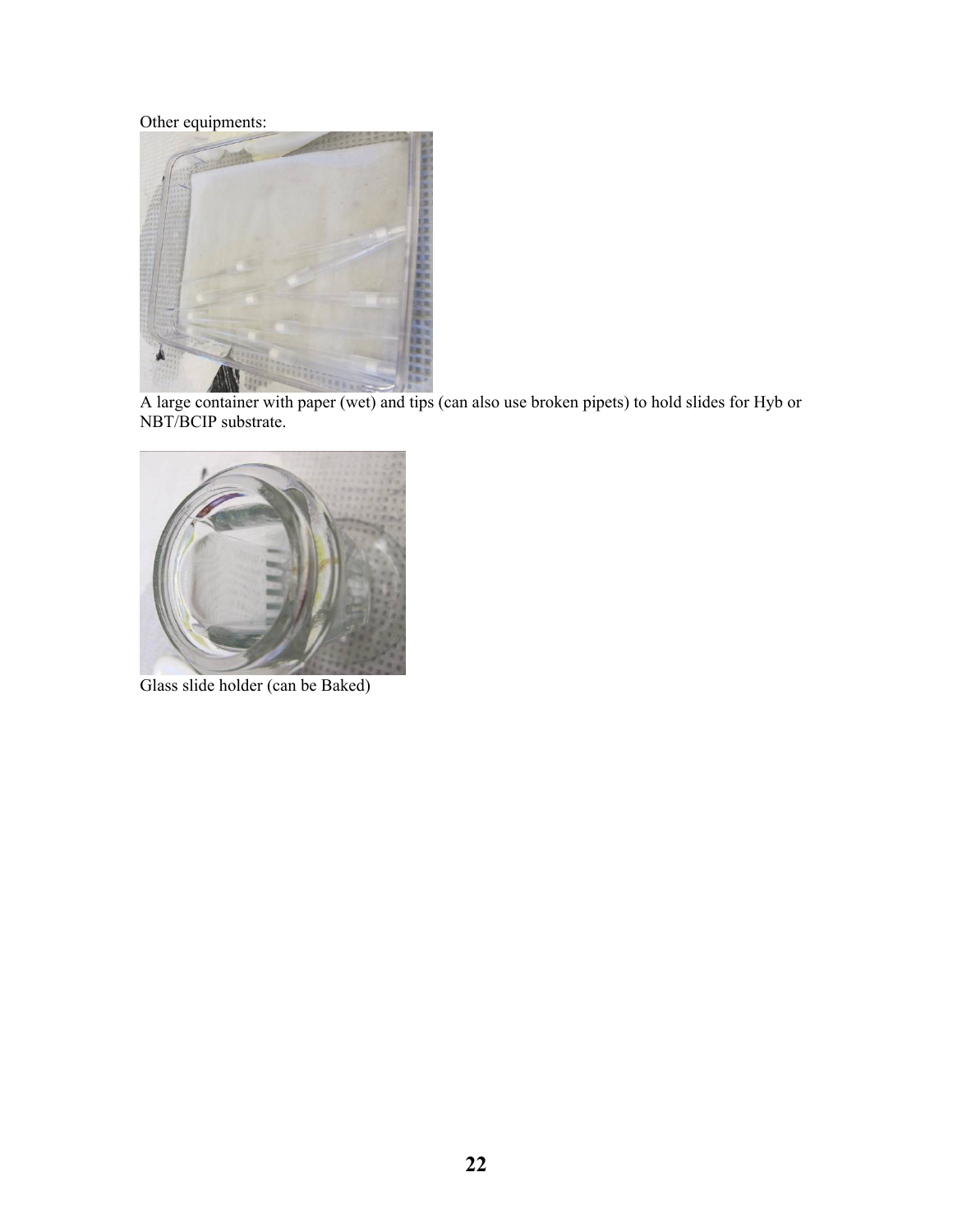#### **6. Troubleshooting**

- 1. No signal
	- a. Include a positive control to check if the experimental process is all right.
	- b. Increase the concentration of the probes if the background is still low, some probes need 20X or even higher concentrations
	- c. Hydrolysis probes to smaller size (eg. 75bp). The smaller, the better to enter the cells. However, this may lower the specificity.
	- d. If all trials not successful, can try Locked Nucleic Acid probes.
	- e. **It's always better have signals with background than no signal at all.**
- 2. High background
	- a. Include a sense control
	- b. Increase Hybridization temperature and Wash temperature
- 3. What is true signal?
	- a. Real signal should be light brown or lilac to dark brown
	- b. Dark blue staining is usually not real (such as vascular tissues, easily stained)
	- c. Nonspecific signal often associated with cell walls (very dark blue) while true signals should be in the cytoplasm, not the nucleus or cell walls.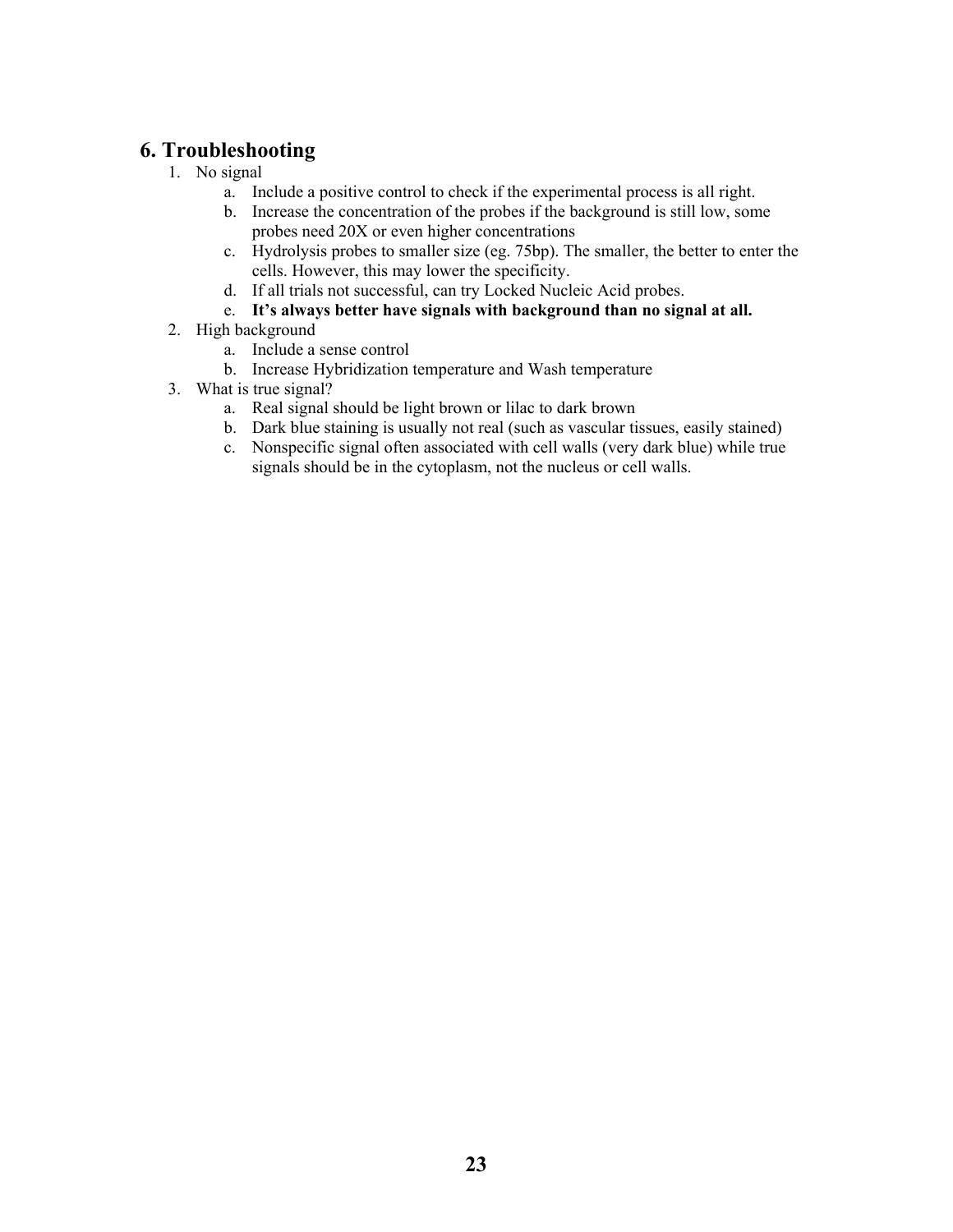#### **7 Receipts for all buffers:**

1. FAA (50 mL) =25 ml 100% EtOH + 5 mL Formalin (<a year old) + 2.5 mL AcOH +17.5 mL 2. 10x PBS pH7.0 (1L/600ml) 1.3M NaCL (76g NaCl/45.6g) 70mM Na2HPO4 (70ml 1M/42ml) 30mM NaH2PO4 (30ml 1M/18ml) (900ml/540ml DEPC) 3. 5M NaCl (500ml) 146.1g/500ml 4. 10x proteinase K buffer (500ml) 100mM Tris pH8 50mM EDTA 5. 10X Pronase buffer (200ml) 500mM Tris pH7.5 (100ml 1M Tris) 50mM EDTA (20ml 0.5M EDTA) 6. 1M Tris (500ml) make 3: pH7.5, 8, 9 78.78g Tris [NOTE - check MW of your Tris, this may vary] pH 7.5, ca. 35ml HCl pH 8, ca. 20ml HCl pH 9, ca. 1ml HCl pH9.5 0.6 mL HCl 7. 0.5M EDTA (500ml) 93g EDTA 8. 1M MgCl2 (500ml) 101.6g MgCl2 9. 5X NTE buffer (600ml) 2.5M NaCl (87. 6g NaCl) 50mM Tris pH 8 (30ml 1M) 5mM EDTA (6ml 0.5M) (564ml DEPC) 10. 20X SSC (1L) 3M NaCl (175.32g NaCl) 300mM Na citrate (88.23g Na Citrate) 11. G3 buffer (250ml) 100mM Tris pH 9.5 (25ml) 100mM NaCl (5ml) 50mM MgCl2 (12.5ml) 12. 100mM Tris, 150mM NaCl (stock for various buffers) (1L) 100ml of 1 M Tris pH 7.5 30ml of 5 M NaCl 13. EtOH series for 300ml containers (note: 5M NaCl crashes out of solution at greater than 85% EtOH): Clean H2O |  $100\%$  EtOH | 5M NaCl 95% EtOH 15ml 285ml N/A 85% EtOH 36ml 255ml 9ml 70% EtOH 81ml 210ml 9ml 50% EtOH 141ml 150ml 9ml

30% EtOH 201ml 90ml 9ml 150mM NaCL 291ml N/A 9ml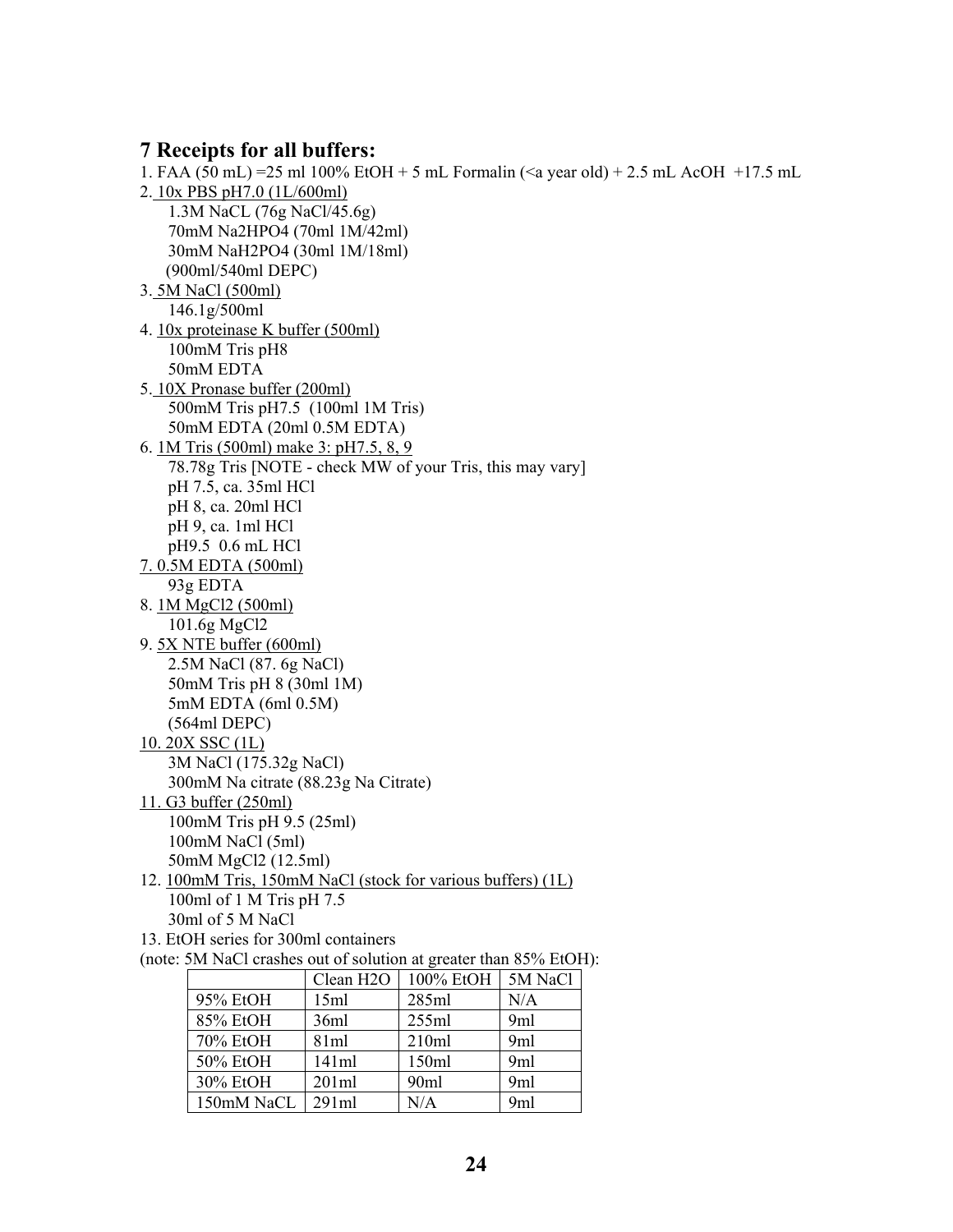14. 10X in situ salts (50 mL) 30 mL 5M NaCl

- 5 mL 1M Tris pH 8
- 5 mL 1M NaH2PO4 pH 6.8
- 5 mL 0.5 M EDTA
- 
- 5 mL DEPC treated water

15. Hybridization solution (8 mL): 1mL 10X in situ salts 4mL deionized formamide 2mL 50% dextran sulfate (this will require heating to dissolve) 200μL 50X Denhardt's solution 100μL tRNA(100 mg/ml in DEPC water) 700 μL DEPC water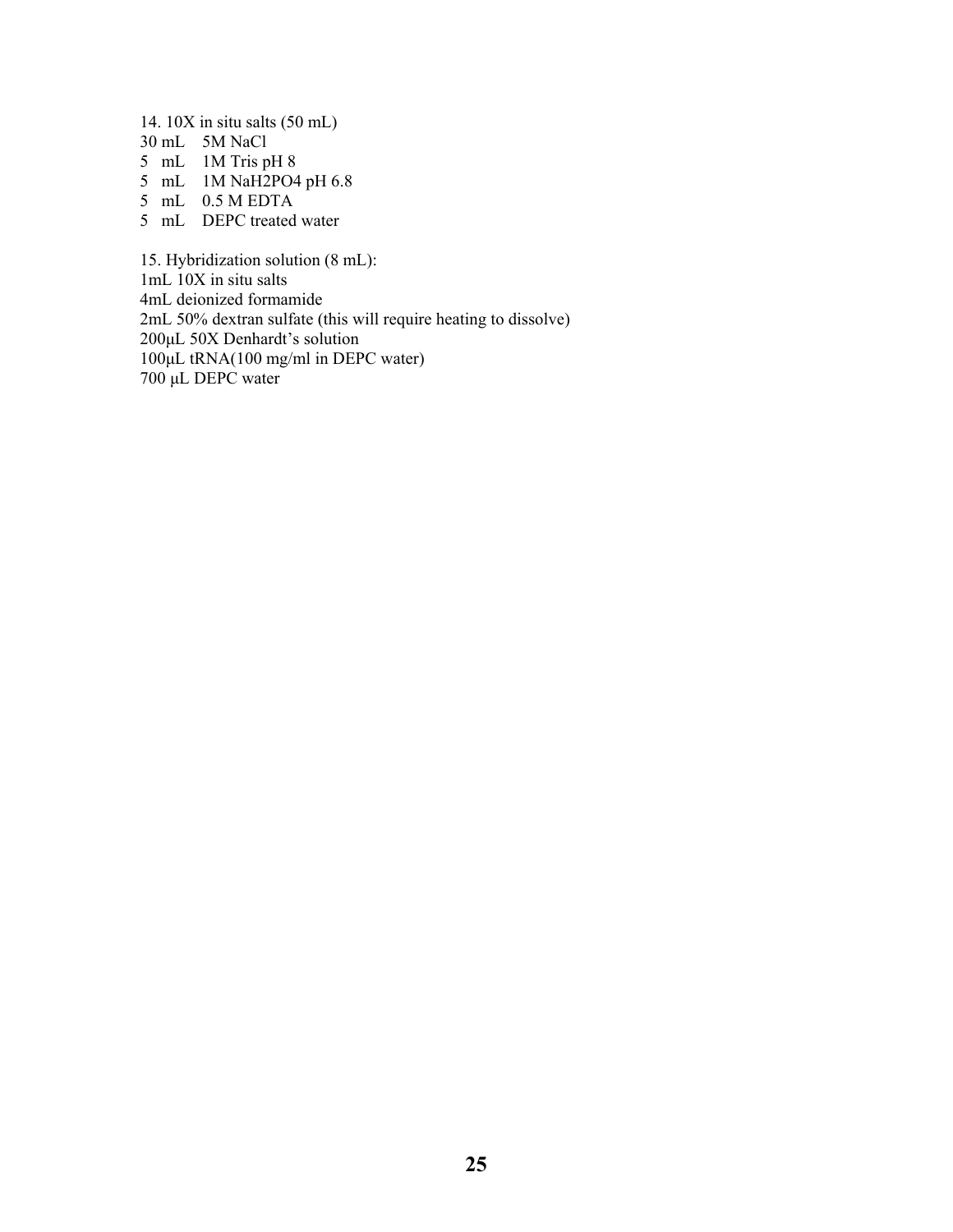#### **8. Chemicals and equipments:**

**1.** T7 RNA Polymerase Cat #10881775001  **http://www.roche-applied-science.com/shop/en/us/products/t7-rna-polymerase#tab-0** 2. Rnase Inhibitor NxGen Cat#**30281-1 http://lucigen.com/store/NxGen-RNAse-Inhibitor** 3. DIG RNA labeling mix Cat#**11277073910 http://www.roche-applied-science.com/shop/en/us/products/dig-rna-labeling-mix#tab-0** 4. Dnase I Cat#**04716728001 http://www.roche-applied-science.com/shop/en/us/products/dnase-i-recombinant-rnasefree#tab-0** 5. Formamide Cat#*EM-4650*  **https://us.vwr.com/store/catalog/product.jsp?catalog\_number=EM-4650** 6. DIG antibody Cat#**11093274910 http://www.roche-applied-science.com/shop/products/anti-digoxigenin-ap-fabfragments#tab-0** 7. NBT/BCIP Cat#11681451001 **http://www.roche-applied-science.com/shop/products/nbt-bcip-stock-solution#tab-0** 8. Blocking Reagent Cat#10057177103 **http://www.roche-applied-science.com/shop/custom-biotech/products/blocking-reagent#tab-0** DIG-labeled Control RNA Cat*#***11585746910 http://www.roche-applied-science.com/shop/en/us/products/dig-labeled-control-rna#tab-0**

9. Fisherbrand Probe On Plus micrioscope slides

Cat#: 22-230-900

http://www.fishersci.com/ecomm/servlet/fsproductdetail?position=content&tab=Items&productId =620808&catlogId=29102&storeId=10652&langId=-1

#### **10. Pasteur pipet**

**Cat#:14672-200** 

**https://us.vwr.com/store/catalog/product.jsp?product\_id=4758170**

**11. construction paper pad super heavy weight** 

**http://www.target.com/p/pacon-40-sheets-multicolored-heavyweight-construction-paperpad-9-x12/-/A-13649498#prodSlot=medium\_1\_1&term=construction+paper+pad**

#### **12. Puritan Applicators**

**http://www.amazon.com/Puritan-Non-Sterile-Applicators-Stick-Dust-Free/dp/B003IT74D6**

13 .Ethanol

Cat#:**89125-170** 

**https://us.vwr.com/store/catalog/product.jsp?product\_id=7756054**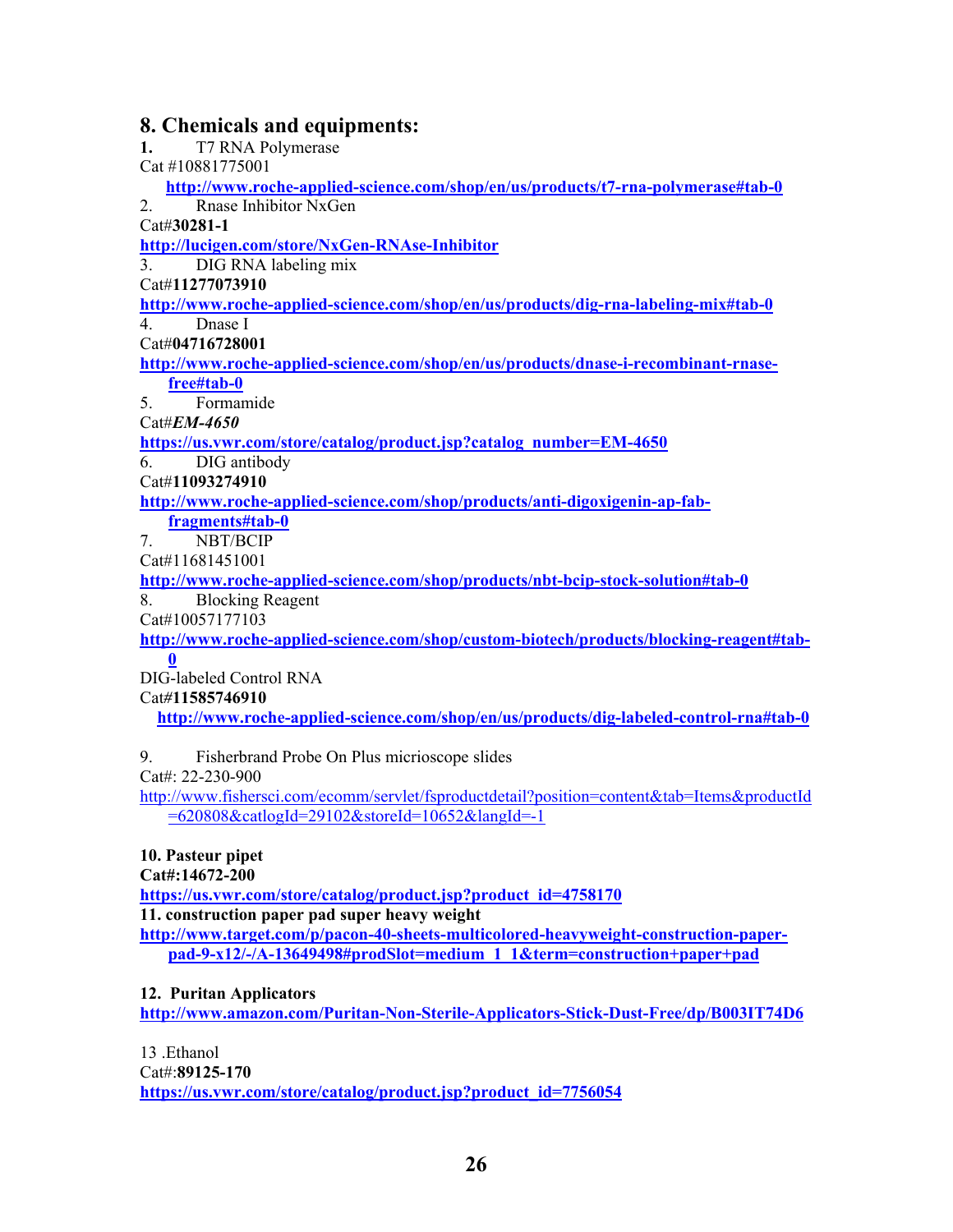14. Formaldehyde Cat# **BDH0500-1LP https://us.vwr.com/store/catalog/product.jsp?product\_id=4544556**

13. Citrisolv

**http://www.fishersci.com/ecomm/servlet/fsproductdetail\_10652\_670209\_\_-1\_0**

**14. Peel-A-Way embedding molds,Square S-22 Cat#E6032-1CS**  http://www.sigmaaldrich.com/catalog/product/sigma/e6032?lang=en&region=US 15. SAKURA processing/Embedding Cassette white, 4187 Cat#:**62520-W http://www.emsdiasum.com/microscopy/products/histology/tissue-tek.aspx#62520**

16. 12 Oz Stainless Steel Frothing Pitcher

http://www.foodservicewarehouse.com/update-international/ep-

12/p8208.aspx?utm\_medium=cpc&utm\_term=Update-International-EP-12&utm\_campaign=Frothing-Pitchers&utm\_source=googleproductfeed&source=googleps&gclid=CM638OqW27oCFSdp7 AodrwUAHg

19. VWR® Disposable Serological Pipets, Polystyrene, Sterile, Plugged 10 mL Cat#: **89130-898**

**https://us.vwr.com/store/catalog/product.jsp?catalog\_number=89130-898**

20.VWR® Disposable Serological Pipets, Polystyrene Sterile, Plugged 25 mL Cat#:89130-900

**https://us.vwr.com/store/catalog/product.jsp?catalog\_number=89130-900**

21. Acetic Anhydride **Cat#320102-500ML** 

http://www.sigmaaldrich.com/catalog/product/sial/320102?lang=en&region=US

22. Triethanolamine Cat#: **T58300-1KG**  http://www.sigmaaldrich.com/catalog/product/sial/t58300?lang=en&region=US

23. Paraformaldehyde Cat#:**P6148-500G**  http://www.sigmaaldrich.com/catalog/product/sial/p6148?lang=en&region=US 24. **Staining Racks**  Cat#: **235314-0001 http://www.thomassci.com/39F022CD-DE1C-41DD-AF89-8D0862A324DB/\_/D70AA097- C20C-49CC-AF85-56046E674470**

**25. Dish with cover Cat#: 8542L20**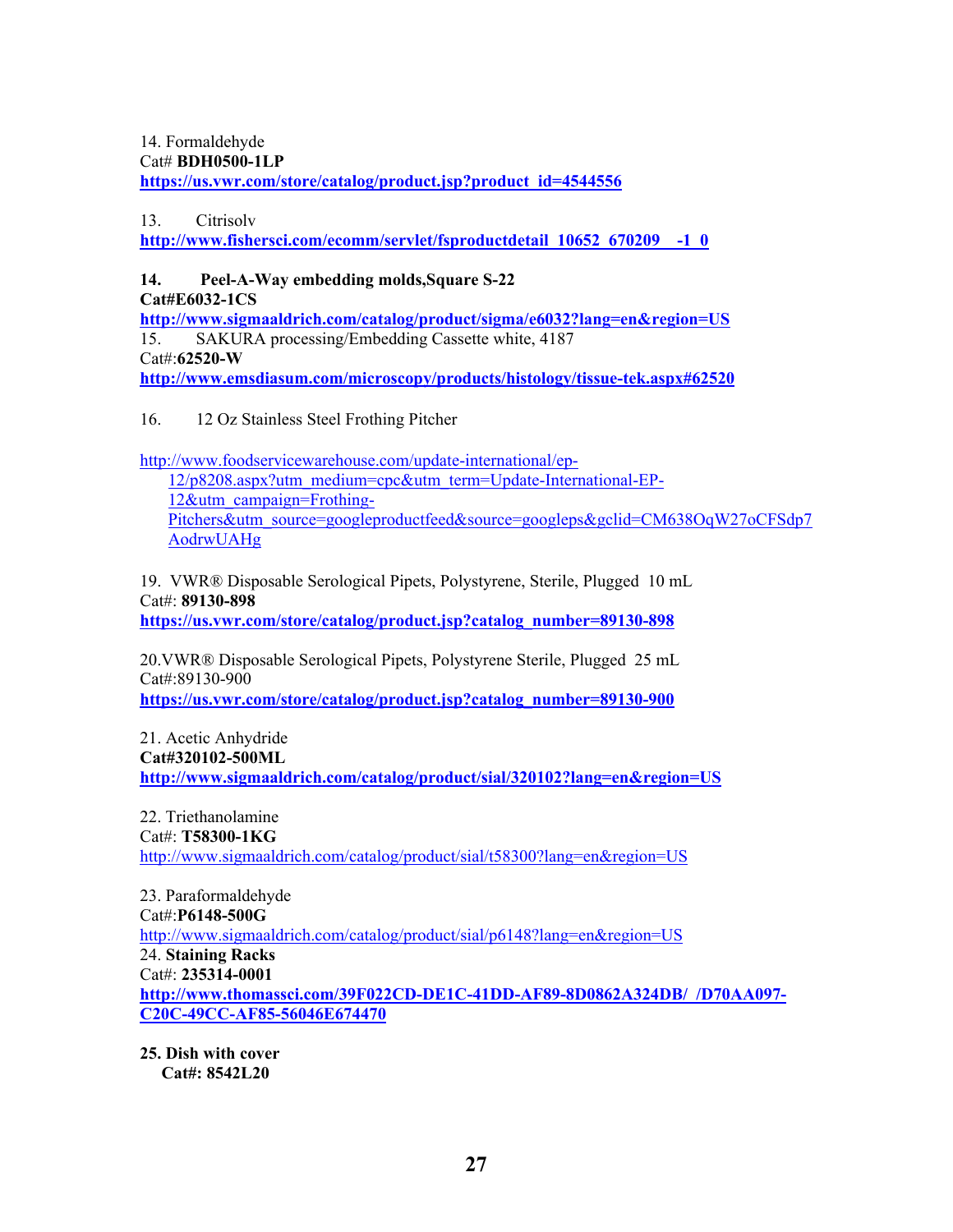**http://www.thomassci.com/Equipment/Histology/\_/THOMAS-STAINING-OUTFIT?q=Stainless%20Steel%20Rack%20slide**

 **26. Staining Dishes Cat#:71424-DL http://www.emsdiasum.com/microscopy/products/histology/staining.aspx#70321-20**

#### **27. Tupperware boxes (Square polyethylene, 500 mL size)**

28. Nalgene® Plastic Utility Boxes, Styrene-A, Thermo Scientific

Cat#: 36212-204

**https://us.vwr.com/store/catalog/product.jsp?product\_id=4537640**

29. Fisherbrand™ Glass Staining Dishes for 10 Slides, with Ground Glass Cover

**http://www.fishersci.com/ecomm/servlet/fsproductdetail?position=content&tab=Items&pro ductId=813882&fromSearch=1&highlightProductsItemsFlag=Y&catlogId=29104&storeId =10652&langId=-1&searchType=PROD**

#### **30. Albumin from bovine serum**

Cat#: A3059-100G

http://www.sigmaaldrich.com/catalog/product/sigma/a3059?lang=en&region=US

31. **Pronase Cat#:10165921001 http://www.roche-applied-science.com/shop/products/pronase#tab-3**

**32. Denhardt's Solution 50x Cat#:D2532-5ML**  http://www.sigmaaldrich.com/catalog/product/sigma/d2532?lang=en&region=US

33. Dextran sulfate Cat#:**D8906-50G**  http://www.sigmaaldrich.com/catalog/product/sigma/d8906?lang=en&region=US

34. tRNA **R6750-100MG**  http://www.sigmaaldrich.com/catalog/product/sigma/r6750?lang=en&region=US

**35.Rnase A Cat#:**10109169001 **http://www.roche-applied-science.com/shop/products/rnase-a#tab-1**

**36.** VWR® Standard Hot Plate Stirrers

Cat#: 97042-634